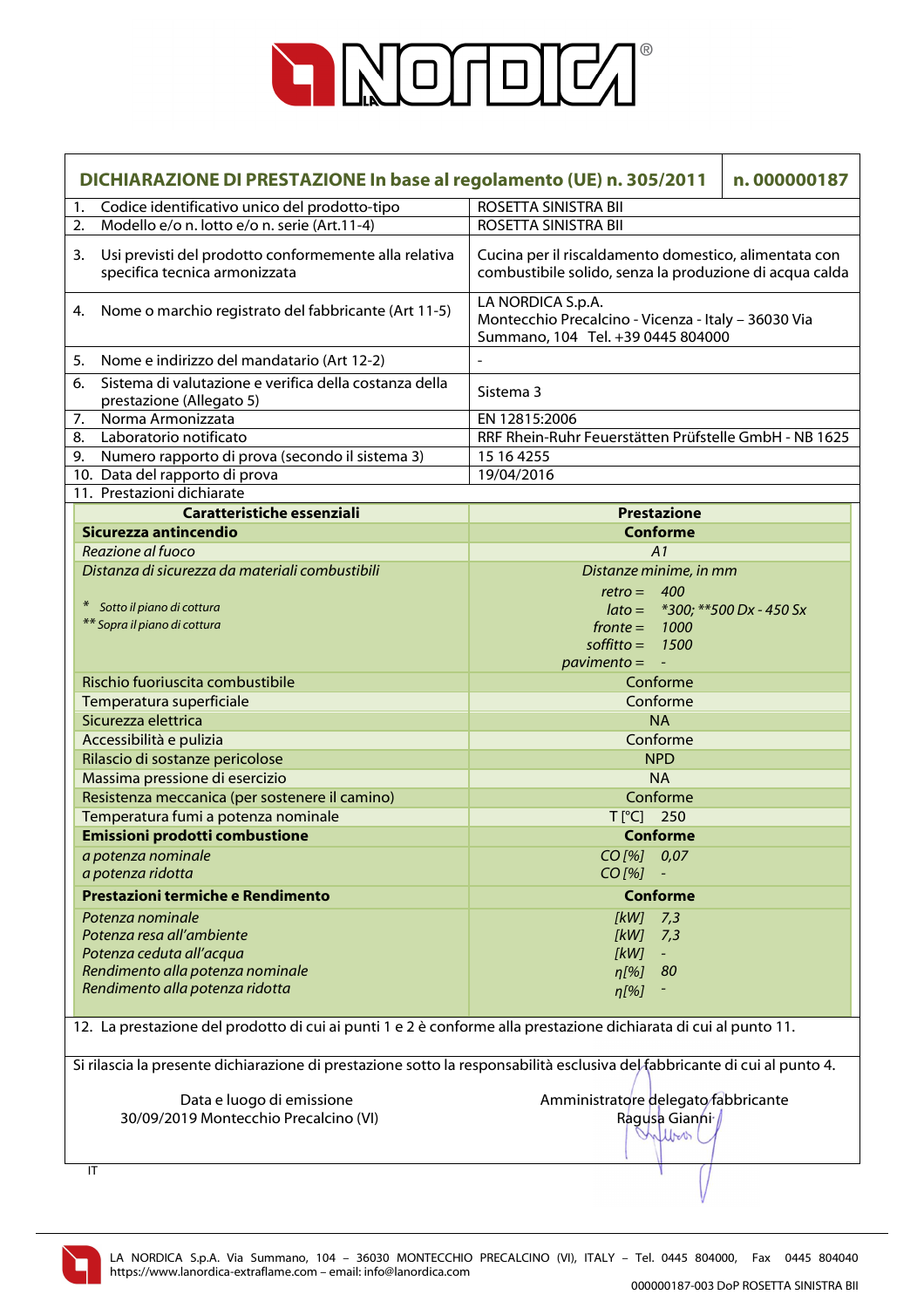

| <b>DECLARATION OF PERFORMANCE According to Regulation (EU) n.305/2011</b><br>n.000000187 |                                                                                                                    |                                                                                                                   |  |
|------------------------------------------------------------------------------------------|--------------------------------------------------------------------------------------------------------------------|-------------------------------------------------------------------------------------------------------------------|--|
| 1.                                                                                       | Unique identification code of the product type                                                                     | ROSETTA SINISTRA BII                                                                                              |  |
|                                                                                          | Model and/or batch and/or serial number (Art.11-4)<br>2.                                                           | ROSETTA SINISTRA BII                                                                                              |  |
|                                                                                          | Intended uses of the product in accordance with<br>3.<br>harmonised technical specification                        | Cooker for domestic heating, fuelled with solid fuel,<br>without hot water production                             |  |
| 4.                                                                                       | Name or registered trade mark of the manufacturer<br>(Art 11-5)                                                    | LA NORDICA S.p.A.<br>Montecchio Precalcino - Vicenza - Italy - 36030 Via<br>Summano, 104 Tel. +39 0445 804000     |  |
| 5.                                                                                       | Name and address of the authorised representative<br>(Art 12-2)                                                    | $\overline{\phantom{0}}$                                                                                          |  |
| 6.                                                                                       | System of assessment and verification of constancy<br>of performance (Annex 5)                                     | System 3                                                                                                          |  |
|                                                                                          | Harmonized technical specification<br>7.                                                                           | EN 12815:2006                                                                                                     |  |
| 8.                                                                                       | Notified laboratory                                                                                                | RRF Rhein-Ruhr Feuerstätten Prüfstelle GmbH - NB 1625                                                             |  |
| 9.                                                                                       | Test report number (type testing under System 3)                                                                   | 15 16 4255                                                                                                        |  |
|                                                                                          | 10. Date of test report                                                                                            | 19/04/2016                                                                                                        |  |
|                                                                                          | 11. Declared performance                                                                                           |                                                                                                                   |  |
|                                                                                          | <b>Essential characteristics</b>                                                                                   | Performance                                                                                                       |  |
|                                                                                          | <b>Fire safety</b>                                                                                                 | Pass                                                                                                              |  |
|                                                                                          | <b>Reaction to fire</b>                                                                                            | A1                                                                                                                |  |
|                                                                                          | Safety distance from combustible materials                                                                         | Minimun distances, in mm                                                                                          |  |
|                                                                                          | under the cooking plate<br>$\ast$                                                                                  | $rear = 400$                                                                                                      |  |
|                                                                                          | ** above the cooking plate                                                                                         | side = $*300$ ; $**500$ Dx - 450 Sx                                                                               |  |
|                                                                                          |                                                                                                                    | $front = 1000$                                                                                                    |  |
|                                                                                          |                                                                                                                    | ceiling = $1500$<br>$floor = -$                                                                                   |  |
|                                                                                          | Risk of burning fuel falling out                                                                                   | Pass                                                                                                              |  |
|                                                                                          | Surface temperature                                                                                                | Pass                                                                                                              |  |
|                                                                                          | <b>Electrical safety</b>                                                                                           | <b>NA</b>                                                                                                         |  |
|                                                                                          | Cleanability                                                                                                       | Pass                                                                                                              |  |
|                                                                                          | Discharge of dangerous substances                                                                                  | <b>NPD</b>                                                                                                        |  |
|                                                                                          | Maximum operating pressure                                                                                         | <b>NA</b>                                                                                                         |  |
|                                                                                          | Mechanical resistance (to carry a chimney/flue)                                                                    | Pass                                                                                                              |  |
|                                                                                          | Flue gas temperature at nominal heat output                                                                        | $T$ [ $^{\circ}$ C]<br>250                                                                                        |  |
|                                                                                          | <b>Emission of combustion products</b>                                                                             | <b>Pass</b>                                                                                                       |  |
|                                                                                          | at nominal heat output                                                                                             | $CO$ [%] $0.07$                                                                                                   |  |
|                                                                                          | at reduced heat output                                                                                             | $CO$ [%]                                                                                                          |  |
|                                                                                          | <b>Thermal output and Energy efficiency</b>                                                                        | Pass                                                                                                              |  |
|                                                                                          |                                                                                                                    |                                                                                                                   |  |
|                                                                                          | Nominal heat output                                                                                                | [kW]<br>7,3                                                                                                       |  |
|                                                                                          | Room heating output<br><b>Water heating output</b>                                                                 | [kW]<br>7,3<br>[KW]                                                                                               |  |
|                                                                                          | Energy efficiency at nominal heat output                                                                           | 80<br>n[%]                                                                                                        |  |
|                                                                                          | Energy efficiency at reduced heat output                                                                           | $\eta$ [%]                                                                                                        |  |
|                                                                                          |                                                                                                                    |                                                                                                                   |  |
|                                                                                          | point 11.                                                                                                          | 12. The performance of the product identified in points 1 and 2 is in conformity with the declared performance in |  |
|                                                                                          | This declaration of performance is issued under the sole responsibility of the manufacturer identified in point 4. |                                                                                                                   |  |
|                                                                                          | Place and date of issue<br>Manufacturer managing director                                                          |                                                                                                                   |  |
| 30/09/2019 Montecchio Precalcino (VI)                                                    |                                                                                                                    | Ragusa Gianni                                                                                                     |  |
|                                                                                          |                                                                                                                    |                                                                                                                   |  |
|                                                                                          | UK                                                                                                                 |                                                                                                                   |  |
|                                                                                          |                                                                                                                    |                                                                                                                   |  |

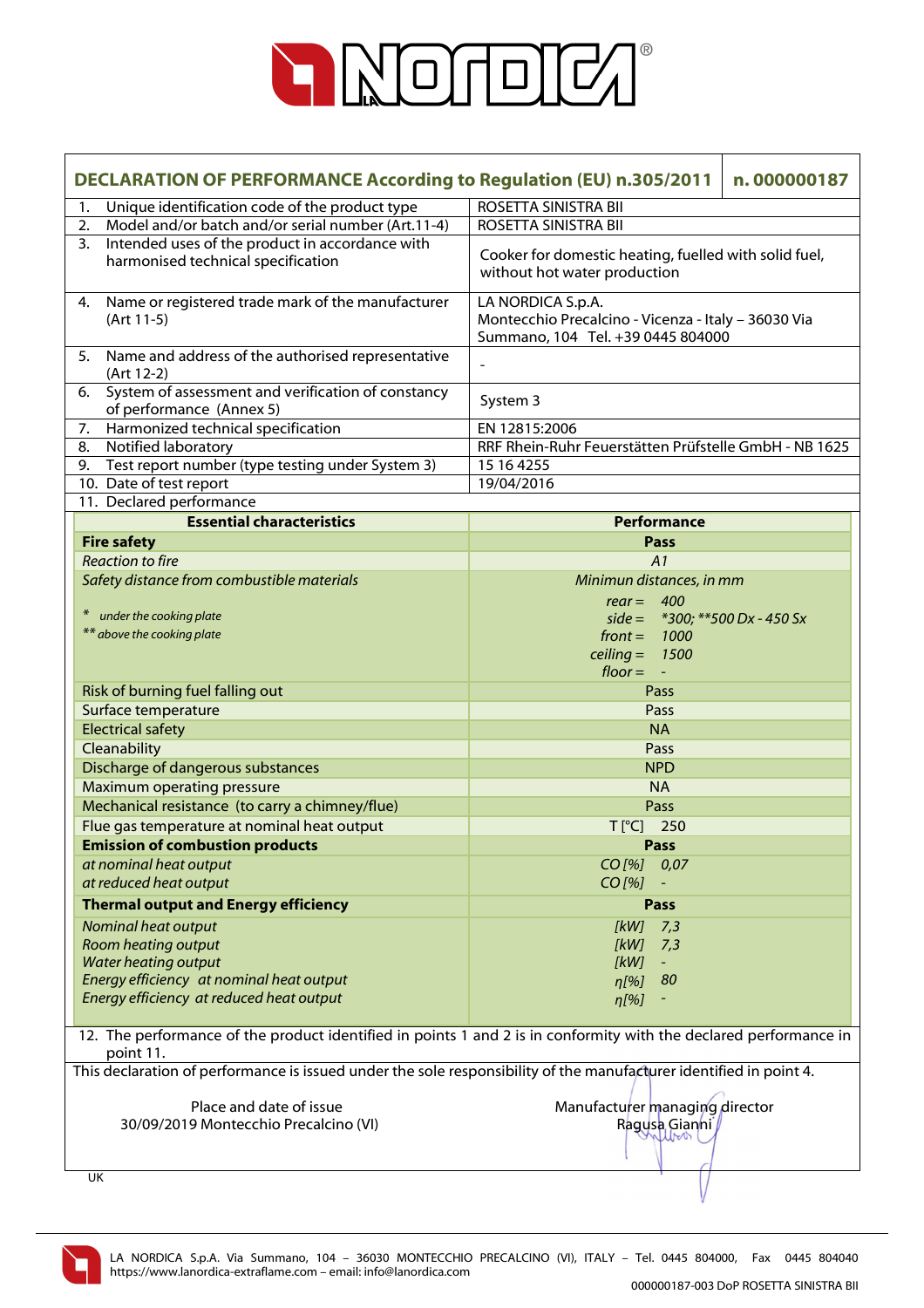

| DÉCLARATION DE PERFORMANCE Selon le règlement (UE) n° 305/2011                                               | n.000000187                                           |
|--------------------------------------------------------------------------------------------------------------|-------------------------------------------------------|
| Code d'identification unique du produit-type<br>1.                                                           | ROSETTA SINISTRA BII                                  |
| Modèle et/ou n° de lot et/ou n° de série (Art. 11-4)<br>2.                                                   | ROSETTA SINISTRA BII                                  |
| Utilisation prévue du produit conformément aux<br>3.                                                         |                                                       |
| spécifications techniques harmonisées                                                                        | Cuisinière de chauffage domestique alimenté au        |
| correspondantes                                                                                              | combustible solide, sans production d'eau chaude      |
| Nom ou marque enregistrée du fabricant (Art. 11-5)<br>4.                                                     | LA NORDICA S.p.A.                                     |
|                                                                                                              | Montecchio Precalcino - Vicenza - Italy - 36030 Via   |
|                                                                                                              | Summano, 104 Tel. +39 0445 804000                     |
| Nom et adresse du mandataire (Art. 12-2)<br>5.                                                               | $\blacksquare$                                        |
| Système d'évaluation et contrôle de la constance de<br>6.                                                    | System 3                                              |
| performance (Annexe 5)<br>Spécifications techniques harmonisées<br>7.                                        | EN 12815:2006                                         |
| Laboratoire notifié<br>8.                                                                                    | RRF Rhein-Ruhr Feuerstätten Prüfstelle GmbH - NB 1625 |
| Numéro du rapport d'essai (selon le System 3)<br>9.                                                          | 15 16 4255                                            |
| 10. Date du rapport d'essai                                                                                  | 19/04/2016                                            |
| 11. Performance déclarée                                                                                     |                                                       |
| <b>Caractéristiques essentielles</b>                                                                         | Performance                                           |
| Sécurité anti-incendie                                                                                       | <b>Conforme</b>                                       |
| Réaction au feu                                                                                              | A1                                                    |
| Distance de sécurité aux matériaux combustibles                                                              | Distance minimum, en mm                               |
|                                                                                                              | $arrière = 400$                                       |
| sous la plaque de cuisson<br>$*$                                                                             | $\hat{c}$ côté = *300; **500 Dx - 450 Sx              |
| ** dessus la plaque de cuisson                                                                               | $avant = 1000$                                        |
|                                                                                                              | $sol = 1500$                                          |
|                                                                                                              | $fond = -$                                            |
| Risque de fuite de combustible                                                                               | Conforme                                              |
| Température de surface                                                                                       | Conforme                                              |
| Sécurité électrique                                                                                          | <b>NA</b>                                             |
| Facilité d'accès et nettoyage                                                                                | Conforme                                              |
| Emission de substances dangereuses                                                                           | <b>NPD</b>                                            |
| Pression maximale de service                                                                                 | <b>NA</b>                                             |
| Résistance mécanique (pour soutenir la cheminée)                                                             | Conforme                                              |
| Température des fumées puissance nominale                                                                    | T[°C] 250                                             |
| Émission des produits de combustion                                                                          | <b>Conforme</b>                                       |
| Puissance nominale                                                                                           | CO[%] 0,07                                            |
| Puissance réduite                                                                                            | CO [%]                                                |
| <b>Performance thermique et Rendement</b>                                                                    | <b>Conforme</b>                                       |
| Puissance nominale                                                                                           | 7,3<br>[kW]                                           |
| Puissance rendue à la chambre                                                                                | [kW]<br>7,3                                           |
| Puissance rendue à l'eau                                                                                     | [kW]<br>$\sim$                                        |
| Rendement à la puissance nominale                                                                            | 80<br>η[%]                                            |
| Rendement à la puissance réduite                                                                             | $\eta$ [%]                                            |
|                                                                                                              |                                                       |
| 12. La performance du produit citée aux points 1 et 2 est conforme à la performance déclarée au point 11.    |                                                       |
|                                                                                                              |                                                       |
| Cette déclaration de performance est délivrée sous la responsabilité exclusive du fabricant cité au point 4. |                                                       |
| Date et lieu d'émission                                                                                      | Administrateur délégué du fabricant                   |
| 30/09/2019 Montecchio Precalcino (VI)                                                                        | Ragusa Gianni                                         |
|                                                                                                              |                                                       |
|                                                                                                              | Inflow                                                |
| FR                                                                                                           |                                                       |
|                                                                                                              |                                                       |
|                                                                                                              |                                                       |

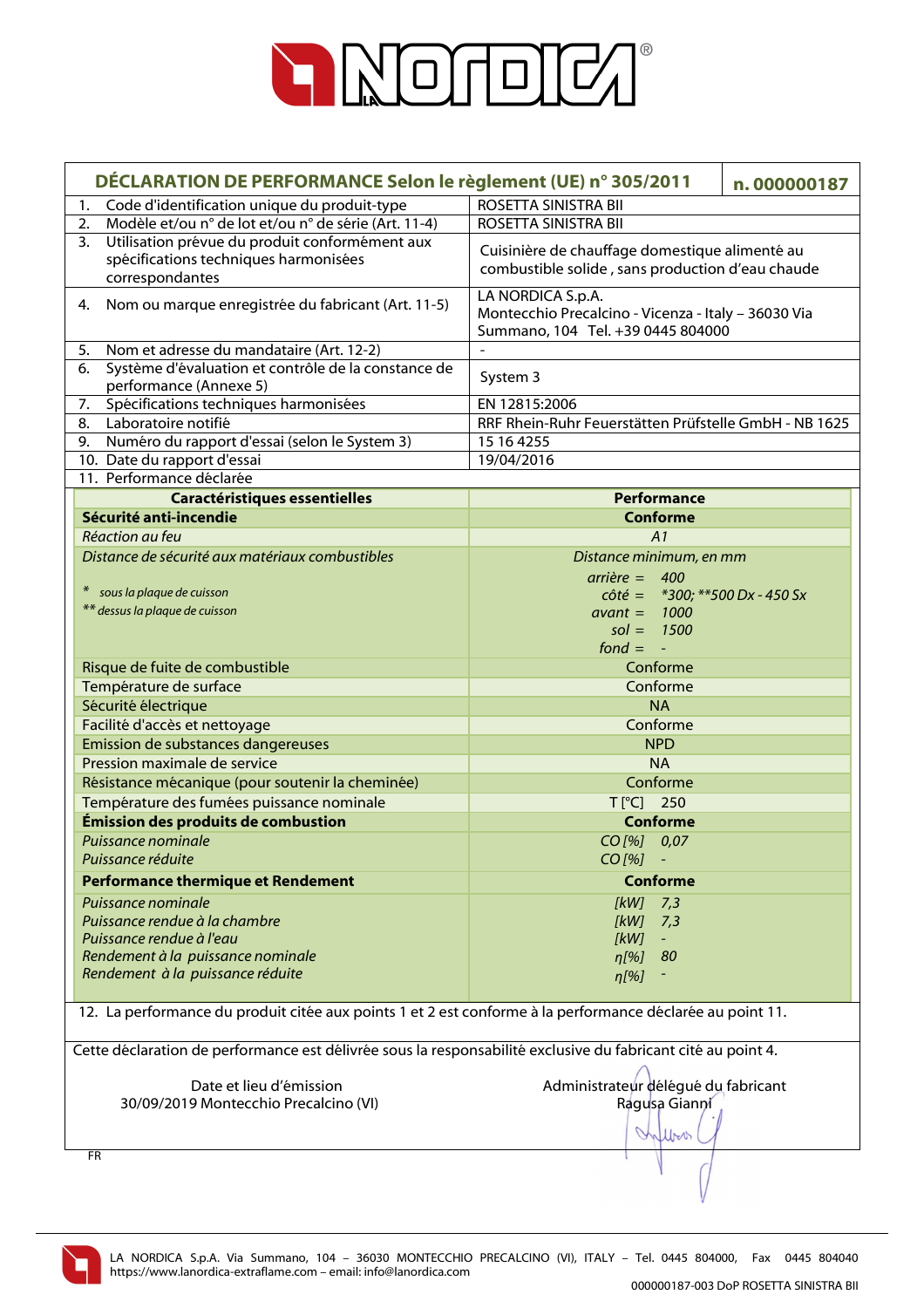

|                                            | LEISTUNGSERKLÄRUNG Gemäß der Verordnung (EG) Nr. 305/2011                                                               |                                                                                                               |                  | n.000000187                        |
|--------------------------------------------|-------------------------------------------------------------------------------------------------------------------------|---------------------------------------------------------------------------------------------------------------|------------------|------------------------------------|
| 1.                                         | Eindeutiger Identifikationscode des Produktes - Typ                                                                     | ROSETTA SINISTRA BII                                                                                          |                  |                                    |
| 2.                                         | Modell und/oder Losnr. und/oder Seriennr. (Art.11-4)                                                                    | ROSETTA SINISTRA BII                                                                                          |                  |                                    |
| 3.                                         | Vorgesehene Verwendung des Produkts in<br>Übereinstimmung mit der geltenden harmonisierten<br>technischen Spezifikation | Herde für Raumheizung für feste Brennstoffe / ohne<br>Warmwasserbereitung                                     |                  |                                    |
| 4.                                         | Name oder registriertes Warenzeichen des<br>Herstellers (Art 11-5)                                                      | LA NORDICA S.p.A.<br>Montecchio Precalcino - Vicenza - Italy - 36030 Via<br>Summano, 104 Tel. +39 0445 804000 |                  |                                    |
| 5.                                         | Name und Adresse des Auftragnehmers (Art 12-2)                                                                          |                                                                                                               |                  |                                    |
| 6.                                         | System zur Bewertung und Überprüfung der<br>Leistungsbeständigkeit (Anlage 5)                                           | System 3                                                                                                      |                  |                                    |
| 7.                                         | Harmonisierte technische Spezifikation                                                                                  | EN 12815:2006                                                                                                 |                  |                                    |
| 8.                                         | <b>Benanntes Labor</b>                                                                                                  | RRF Rhein-Ruhr Feuerstätten Prüfstelle GmbH - NB 1625                                                         |                  |                                    |
| 9.                                         | Nummer des Prüfberichts (gemäß System 3)                                                                                | 15 16 4255                                                                                                    |                  |                                    |
|                                            | 10. Datum des Prüfberichts                                                                                              | 19/04/2016                                                                                                    |                  |                                    |
|                                            | 11. Erklärte Leistungen                                                                                                 |                                                                                                               |                  |                                    |
|                                            | <b>Wesentliche Merkmale</b>                                                                                             |                                                                                                               | Leistungen       |                                    |
| <b>Brandschutz</b>                         |                                                                                                                         |                                                                                                               | <b>Konform</b>   |                                    |
| <b>Brandverhalten</b>                      |                                                                                                                         |                                                                                                               | A1               |                                    |
|                                            | Abstand von brennbarem Material                                                                                         | Mindestabstand, in mm                                                                                         |                  |                                    |
| unter dem Kochfeld<br>** über dem Kochfeld |                                                                                                                         | Rückseite = 400<br>Vorderseite = $1000$<br>$Himmel =$<br>$Boden = -$                                          | 1500             | Seite = $*300$ ; **500 Dx - 450 Sx |
|                                            | Gefahr Brennstoffaustritt                                                                                               |                                                                                                               | Konform          |                                    |
| Oberflächentemperatur                      |                                                                                                                         |                                                                                                               | Konform          |                                    |
| <b>Elektrische Sicherheit</b>              |                                                                                                                         |                                                                                                               | <b>NA</b>        |                                    |
|                                            | Zugänglichkeit und Reinigung                                                                                            |                                                                                                               | Konform          |                                    |
|                                            | Ausstoß gefährlicher Substanzen                                                                                         |                                                                                                               | <b>NPD</b>       |                                    |
|                                            | <b>Maximaler Betriebsdruck</b>                                                                                          |                                                                                                               | <b>NA</b>        |                                    |
|                                            | Mechanische Festigkeit (um den Kamin zu tragen)                                                                         |                                                                                                               | Konform          |                                    |
|                                            | Rauchgastemperatur nennleistung                                                                                         | T[°C] 250                                                                                                     |                  |                                    |
|                                            | <b>Emission von Verbrennungsprodukten</b>                                                                               |                                                                                                               | <b>Konform</b>   |                                    |
| Nennleistung                               |                                                                                                                         | CO[%] 0,07                                                                                                    |                  |                                    |
| Reduzierte Leistung                        |                                                                                                                         | CO [%]                                                                                                        |                  |                                    |
|                                            | Thermische Leistungen und Wirkungsgrad                                                                                  |                                                                                                               | <b>Konform</b>   |                                    |
| Nennleistung                               |                                                                                                                         | [kW]                                                                                                          | 7,3              |                                    |
|                                            | Der Umgebung gelieferte Leistung                                                                                        | [kW]                                                                                                          | 7,3              |                                    |
|                                            | Dem Wasser gelieferte Leistung                                                                                          | [kW]                                                                                                          | $\omega_{\rm c}$ |                                    |
|                                            | Wirkungsgrad Nennleistung                                                                                               | $\eta$ [%]                                                                                                    | 80               |                                    |
|                                            | Wirkungsgrad Reduzierte Leistung                                                                                        | $\eta$ [%]                                                                                                    |                  |                                    |
|                                            |                                                                                                                         |                                                                                                               |                  |                                    |
|                                            | 12. Die Leistung des Produktes gemäß den Punkten 1 und 2 entspricht der erklärten Leistung nach Punkt 11.               |                                                                                                               |                  |                                    |
|                                            | Die vorliegende Leistungserklärung wird unter ausschließlicher Verantwortung des Herstellers erlassen, siehe Punkt      |                                                                                                               |                  |                                    |
| 4.                                         |                                                                                                                         |                                                                                                               |                  |                                    |
|                                            | Geschäftsführer des Herstellers                                                                                         | Datum und Austellungsort                                                                                      |                  |                                    |
|                                            | 30/09/2019 Montecchio Precalcino (VI)                                                                                   |                                                                                                               | Ragusa Gianni    |                                    |
|                                            |                                                                                                                         |                                                                                                               |                  |                                    |

DE

LA NORDICA S.p.A. Via Summano, 104 – 36030 MONTECCHIO PRECALCINO (VI), ITALY – Tel. 0445 804000, Fax 0445 804040 https://www.lanordica-extraflame.com – email: info@lanordica.com

1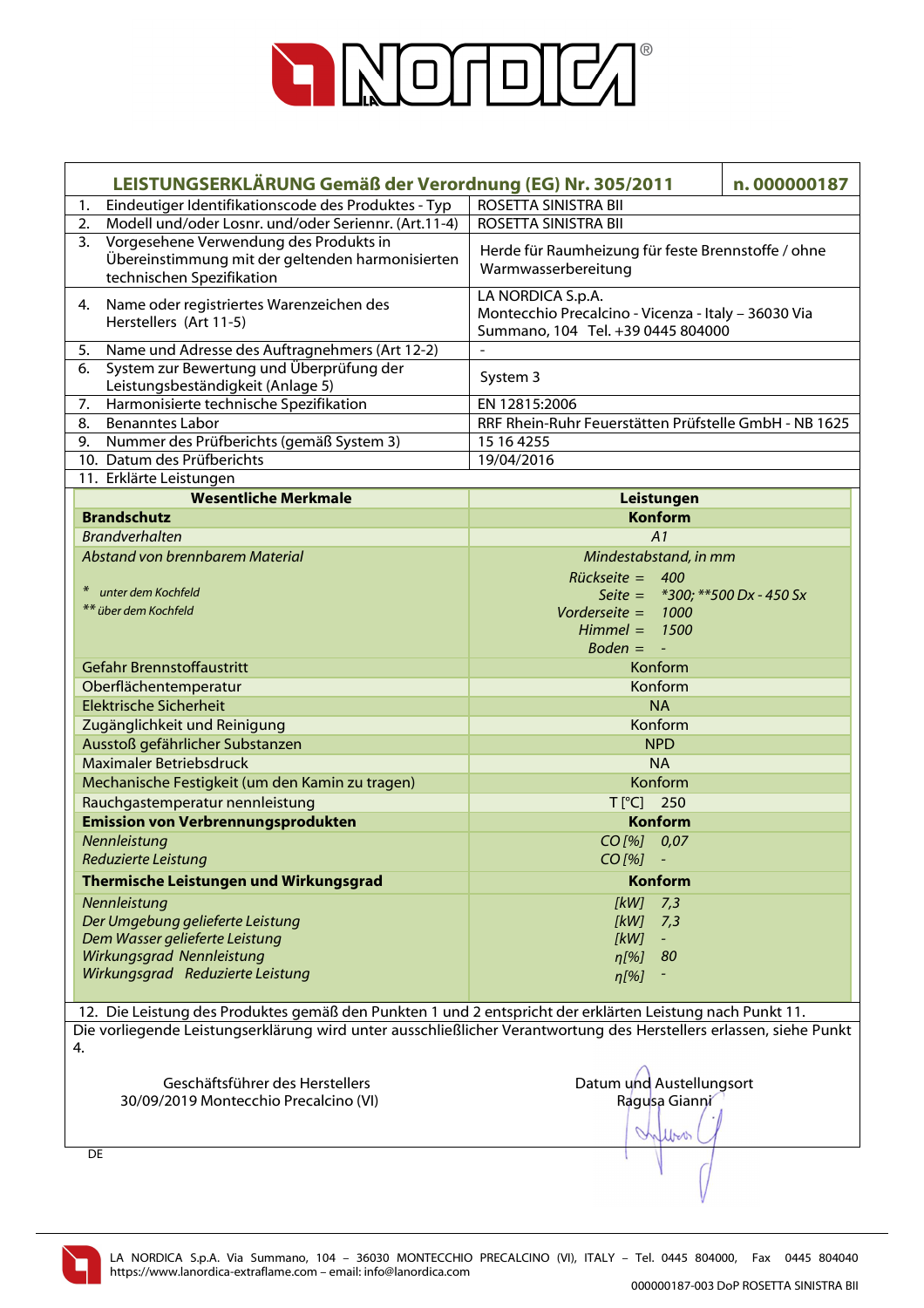

| DECLARACIÓN DE PRESTACIÓN Conforme al reglamento (UE) n. 305/2011<br>n.000000187 |                                                                               |                                                                                                                     |
|----------------------------------------------------------------------------------|-------------------------------------------------------------------------------|---------------------------------------------------------------------------------------------------------------------|
| 1.                                                                               | Código de identificación único del producto-tipo                              | ROSETTA SINISTRA BII                                                                                                |
| 2.                                                                               | Modelo y/o n. º de lote y/o n. º de serie (Art.11-4)                          | ROSETTA SINISTRA BII                                                                                                |
| 3.                                                                               | Usos previstos del producto de conformidad con las                            | Cocinas para calefacción doméstica, alimentado con                                                                  |
|                                                                                  | especificaciones técnicas armonizadas                                         | combustible sólido, sin producción de agua caliente                                                                 |
|                                                                                  | correspondientes                                                              |                                                                                                                     |
| 4.                                                                               | Nombre o marca registrada del fabricante (Art 11-5)                           | LA NORDICA S.p.A.<br>Montecchio Precalcino - Vicenza - Italy - 36030 Via                                            |
|                                                                                  |                                                                               | Summano, 104 Tel. +39 0445 804000                                                                                   |
| 5.                                                                               | Nombre y dirección del mandatario (Art 12-2)                                  |                                                                                                                     |
| 6.                                                                               | Sistema de valoración y verificación de la constancia                         |                                                                                                                     |
|                                                                                  | de la prestación (Anexo 5)                                                    | Sistema 3                                                                                                           |
| 7.                                                                               | Especificación técnica armonizada                                             | EN 12815:2006                                                                                                       |
| 8.                                                                               | Laboratorio notificado                                                        | RRF Rhein-Ruhr Feuerstätten Prüfstelle GmbH - NB 1625                                                               |
| 9.                                                                               | Número de informe de prueba (según el System 3)                               | 15 16 4255                                                                                                          |
|                                                                                  | 10. Fecha del informe de la prueba                                            | 19/04/2016                                                                                                          |
|                                                                                  | 11. Prestaciones declaradas                                                   |                                                                                                                     |
|                                                                                  | <b>Características esenciales</b><br><b>Seguridad contra incendios</b>        | Prestación<br><b>Conforme</b>                                                                                       |
|                                                                                  | Reacción al fuego                                                             | A1                                                                                                                  |
|                                                                                  | Distancia de materiales combustibles                                          | Distancia mínima, en mm                                                                                             |
|                                                                                  |                                                                               | $rev\acute{e}s = 400$                                                                                               |
|                                                                                  | $\ast$<br>bajo de la plancha de cocción                                       | $lado = *300; **500 Dx - 450 Sx$                                                                                    |
|                                                                                  | ** arriba de la plancha de cocción                                            | $f$ rente = 1000                                                                                                    |
|                                                                                  |                                                                               | $cielo = 1500$                                                                                                      |
|                                                                                  |                                                                               | $suelo = -$                                                                                                         |
|                                                                                  | Riesgo de pérdida de combustible                                              | Conforme                                                                                                            |
|                                                                                  | Temperatura superficial                                                       | Conforme                                                                                                            |
|                                                                                  | Seguridad eléctrica                                                           | <b>NA</b>                                                                                                           |
|                                                                                  | Accesibilidad y limpieza                                                      | Conforme                                                                                                            |
|                                                                                  | Emisión de sustancias peligrosas                                              | <b>NPD</b>                                                                                                          |
|                                                                                  | Presión máxima de trabajo                                                     | <b>NA</b>                                                                                                           |
|                                                                                  | Resistencia mecánica (de soporte de la chimenea)                              | Conforme                                                                                                            |
|                                                                                  | Temperatura de humos potencia nominal<br>Emisiones de productos de combustión | T[°C] 250<br><b>Conforme</b>                                                                                        |
|                                                                                  | Potencia nominal                                                              | CO[%] 0,07                                                                                                          |
|                                                                                  | Potencia reducida                                                             | $CO$ [%]                                                                                                            |
|                                                                                  | Prestaciones térmica y Rendimiento                                            | <b>Conforme</b>                                                                                                     |
|                                                                                  | Potencia nominal                                                              |                                                                                                                     |
|                                                                                  | Potencia suministrada al entorno                                              | [kW]<br>7,3<br><b>IkWI</b><br>7,3                                                                                   |
|                                                                                  | Potencia cedida al agua                                                       | [kW]<br>$\equiv$                                                                                                    |
|                                                                                  | Rendimiento Potencia nominal                                                  | 80<br>$\eta$ [%]                                                                                                    |
|                                                                                  | Rendimiento Potencia reducida                                                 | $\eta$ [%]                                                                                                          |
|                                                                                  |                                                                               |                                                                                                                     |
|                                                                                  | el punto 11.                                                                  | 12. La prestación del producto según se establece en los puntos 1 y 2 cumple con las prestaciones declaradas según  |
|                                                                                  |                                                                               | Se expide esta declaración de prestación bajo la responsabilidad exclusiva del fabricante, según se establece en el |
|                                                                                  | punto 4.                                                                      |                                                                                                                     |
|                                                                                  | Fecha y lugar de emisión                                                      | Administrador director fabricante                                                                                   |
|                                                                                  | 30/09/2019 Montecchio Precalcino (VI)                                         | Ragusa Gianni /                                                                                                     |
|                                                                                  |                                                                               | Wilbert                                                                                                             |
|                                                                                  |                                                                               |                                                                                                                     |
|                                                                                  | ES                                                                            |                                                                                                                     |
|                                                                                  |                                                                               |                                                                                                                     |

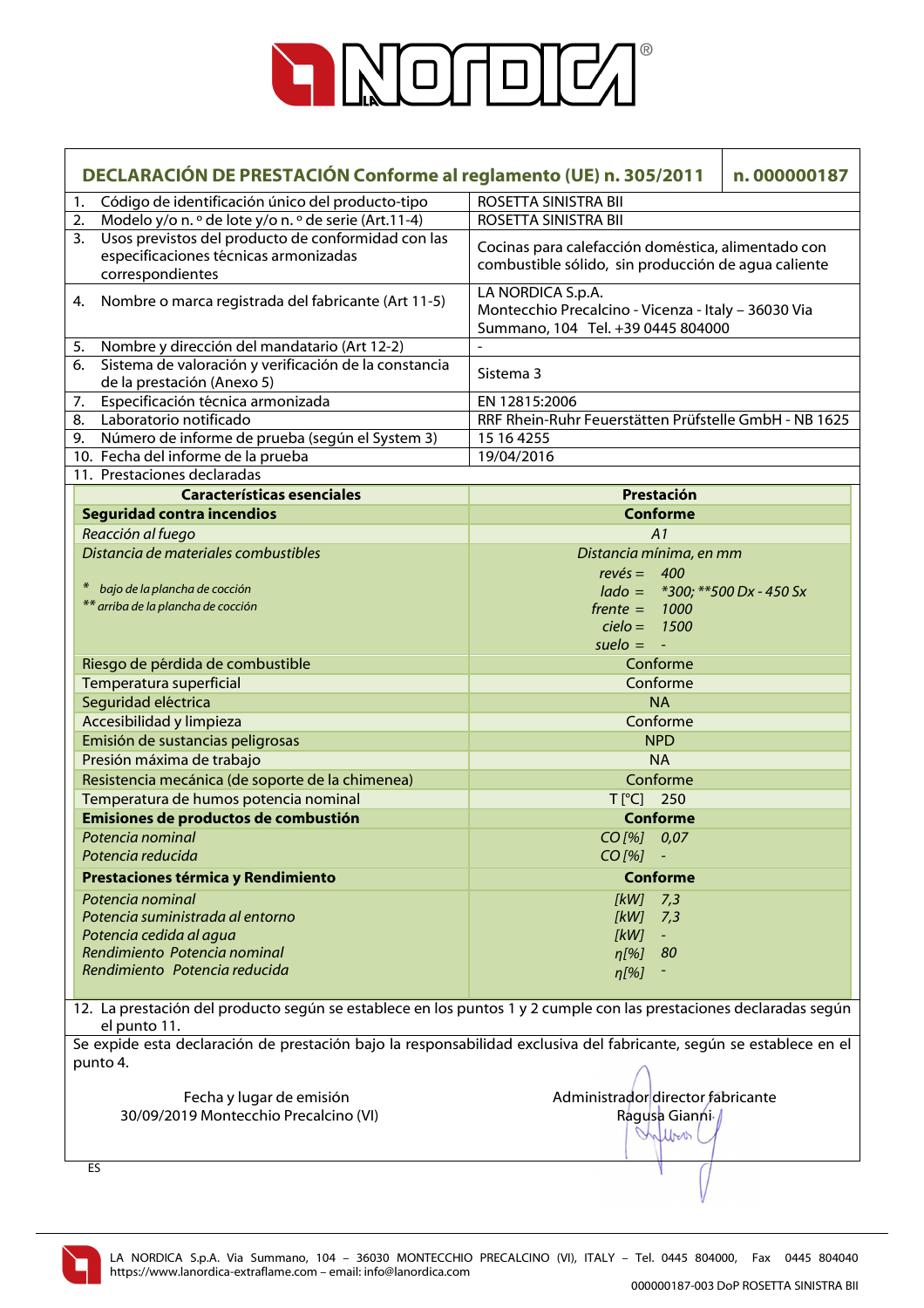

| DECLARAÇÃO DE DESEMPENHO Em base com o regulamento (UE)<br>nº.305/2011 |                                                                                                                                 |                                                                                                               | n.000000187 |
|------------------------------------------------------------------------|---------------------------------------------------------------------------------------------------------------------------------|---------------------------------------------------------------------------------------------------------------|-------------|
| 1.                                                                     | Código de identificação único do produto-tipo                                                                                   | ROSETTA SINISTRA BII                                                                                          |             |
| 2.                                                                     | Modelo e/ou nº. lote e/ou nº. série (Art.11-4)                                                                                  | ROSETTA SINISTRA BII                                                                                          |             |
| 3.                                                                     | Utilização prevista do produto em conformidade com<br>a respectiva técnica especifica harmonizada                               | Fogões para aquecimento doméstico, alimentado com<br>combustível sólido, sem a produção de água quente        |             |
| 4.                                                                     | Nome ou marca registada pelo fabricante (Art 11-5)                                                                              | LA NORDICA S.p.A.<br>Montecchio Precalcino - Vicenza - Italy - 36030 Via<br>Summano, 104 Tel. +39 0445 804000 |             |
| 5.                                                                     | Nome e endereço do mandatário (Art 12-2)                                                                                        |                                                                                                               |             |
| 6.                                                                     | Sistema de avaliação e verificação da regularidade do<br>desempenho (Anexo 5)                                                   | Sistema 3                                                                                                     |             |
| 7.                                                                     | Específica técnica harmonizada                                                                                                  | EN 12815:2006                                                                                                 |             |
| 8.                                                                     | Laboratório notificado                                                                                                          | RRF Rhein-Ruhr Feuerstätten Prüfstelle GmbH - NB 1625                                                         |             |
| 9.                                                                     | Número relação de prova (em base ao System 3)                                                                                   | 15 16 4255                                                                                                    |             |
|                                                                        | 10. Data do relação de prova                                                                                                    | 19/04/2016                                                                                                    |             |
|                                                                        | 11. Desempenhos declarados                                                                                                      |                                                                                                               |             |
|                                                                        | <b>Características essenciais</b>                                                                                               | <b>Desempenho</b>                                                                                             |             |
|                                                                        | Segurança anti-incêndio                                                                                                         | <b>Em conformidade</b>                                                                                        |             |
|                                                                        | Reação ao fogo                                                                                                                  | A1                                                                                                            |             |
|                                                                        | Distância de materiais combustíveis                                                                                             | Distância mínima, em mm                                                                                       |             |
|                                                                        |                                                                                                                                 | traseira = $400$                                                                                              |             |
|                                                                        | under the cooking plate                                                                                                         | $lado = *300; **500 Dx - 450 Sx$                                                                              |             |
|                                                                        | ** above the cooking plate                                                                                                      | $f$ rente $=$<br>1000                                                                                         |             |
|                                                                        |                                                                                                                                 | 1500<br>$teto =$                                                                                              |             |
|                                                                        |                                                                                                                                 | $\mathsf{solo} = -$                                                                                           |             |
|                                                                        | Risco de vazamento de combustível                                                                                               | Em conformidade                                                                                               |             |
|                                                                        | Temperatura superficial                                                                                                         | Em conformidade                                                                                               |             |
| Segurança elétrica                                                     |                                                                                                                                 | <b>NA</b>                                                                                                     |             |
|                                                                        | Acessibilidade e limpeza                                                                                                        | Em conformidade                                                                                               |             |
|                                                                        | Libertação de substâncias perigosas                                                                                             | <b>NPD</b>                                                                                                    |             |
|                                                                        | Máxima pressão de exercício                                                                                                     | <b>NA</b>                                                                                                     |             |
|                                                                        | Resistência mecânica (para suportar a chaminé)                                                                                  | Em conformidade                                                                                               |             |
|                                                                        | Temperatura fumos potência nominal                                                                                              | T[°C] 250                                                                                                     |             |
|                                                                        | Emissões de produtos de combustão                                                                                               | <b>Em conformidade</b>                                                                                        |             |
|                                                                        | Potência nominal                                                                                                                | $CO$ [%] $0.07$                                                                                               |             |
|                                                                        | Potência reduzida                                                                                                               | $CO$ [%]                                                                                                      |             |
|                                                                        | Desempenho térmico e Rendimento                                                                                                 | <b>Em conformidade</b>                                                                                        |             |
|                                                                        | Potência nominal                                                                                                                | [kW]<br>7,3                                                                                                   |             |
|                                                                        | Potência libertada no ambiente                                                                                                  | [kW]<br>7,3                                                                                                   |             |
|                                                                        | Potência cedida à água                                                                                                          | [kW]<br>$\sim$                                                                                                |             |
|                                                                        | Rendimento Potência nominal                                                                                                     | 80<br>$n[\%]$                                                                                                 |             |
|                                                                        | Rendimento Potência reduzida                                                                                                    | $\eta$ [%]                                                                                                    |             |
|                                                                        |                                                                                                                                 |                                                                                                               |             |
|                                                                        | 12. O desempenho do produto ao qual se referem os pontos 1 e 2 estão em conformidade com o desempenho<br>declarado no ponto 11. |                                                                                                               |             |
|                                                                        | É emitida a presente declaração de desempenho sob a responsabilidade exclusiva do fabricante referido no ponto 4.               |                                                                                                               |             |
|                                                                        |                                                                                                                                 |                                                                                                               |             |
|                                                                        | Data e local de emissão                                                                                                         | Administrador legal do fabricante                                                                             |             |
|                                                                        | 30/09/2019 Montecchio Precalcino (VI)                                                                                           | Ragusa Gianni                                                                                                 |             |
|                                                                        |                                                                                                                                 | Inflow                                                                                                        |             |
|                                                                        | PT                                                                                                                              |                                                                                                               |             |
|                                                                        |                                                                                                                                 |                                                                                                               |             |

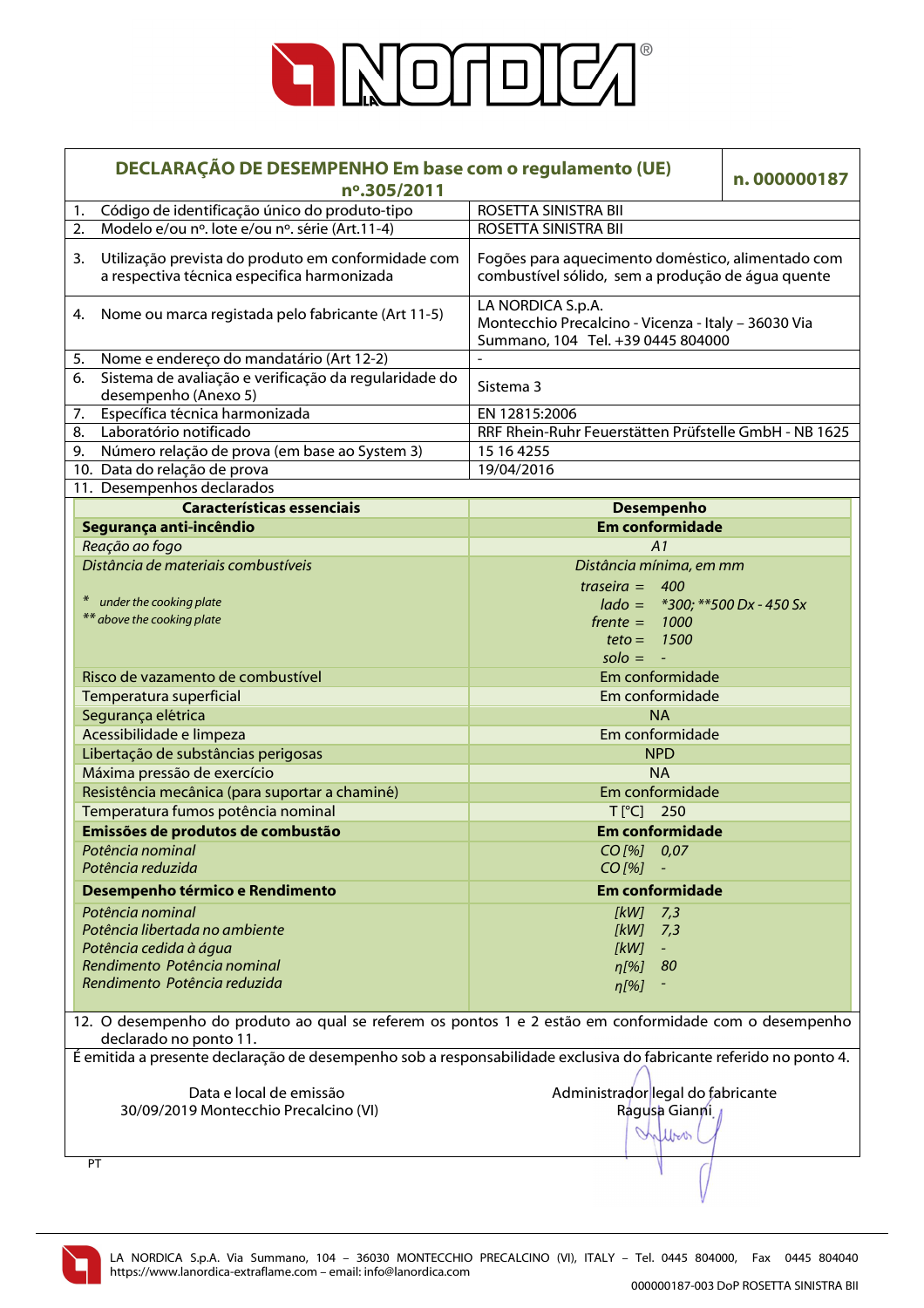

|    | YDEEVNEDEKLARATION I henhold til forordning (EU) nr. 305/2011                                                                |                                                                                                               | n.000000187 |
|----|------------------------------------------------------------------------------------------------------------------------------|---------------------------------------------------------------------------------------------------------------|-------------|
| 1. | Produkttypens unikke identifikationskode                                                                                     | ROSETTA SINISTRA BII                                                                                          |             |
| 2. | Model og/eller partinr. og/eller serienr. (Art.11-4)                                                                         | ROSETTA SINISTRA BII                                                                                          |             |
| 3. | Tilsigtede anvendelser af produktet i<br>overensstemmelse med den pågældende<br>harmoniserede tekniske specifikation         | Komfur til boligopvarmning med fast brændsel, uden<br>produktion af varmt vand                                |             |
|    | 4. Fabrikantens navn eller registreret varemærke (Art<br>$11-5)$                                                             | LA NORDICA S.p.A.<br>Montecchio Precalcino - Vicenza - Italy - 36030 Via<br>Summano, 104 Tel. +39 0445 804000 |             |
| 5. | Navn og adresse på den bemyndigede repræsentant<br>(Art 12-2)                                                                |                                                                                                               |             |
| 6. | System til vurdering og kontrol af ydeevnens<br>konstans (Bilag 5)                                                           | Sistema 3                                                                                                     |             |
| 7. | Harmoniseret teknisk specifikation                                                                                           | EN 12815:2006                                                                                                 |             |
| 8. | Notificeret laboratorium                                                                                                     | RRF Rhein-Ruhr Feuerstätten Prüfstelle GmbH - NB 1625                                                         |             |
| 9. | Nummer testrapport (baseret på System 3)                                                                                     | 15 16 4255                                                                                                    |             |
|    | 10. Dato for testrapport                                                                                                     | 19/04/2016                                                                                                    |             |
|    | 11. Deklarerede ydeevner                                                                                                     |                                                                                                               |             |
|    | Væsentlige egenskaber                                                                                                        | <b>Ydeevne</b>                                                                                                |             |
|    | <b>Brandsikkerhed</b>                                                                                                        | <b>I</b> overensstemmelse                                                                                     |             |
|    | Reaktion på brand                                                                                                            | A <sub>1</sub>                                                                                                |             |
|    | Afstand fra brændbart materialer                                                                                             | Mindste afstand, i mm                                                                                         |             |
|    |                                                                                                                              | $bagside = 400$                                                                                               |             |
|    | under the cooking plate                                                                                                      | side = $*300$ ; $**500$ Dx - 450 Sx                                                                           |             |
|    | ** above the cooking plate                                                                                                   | $forside =$<br>1000                                                                                           |             |
|    |                                                                                                                              | $I$ oft =<br>1500                                                                                             |             |
|    |                                                                                                                              | $jorden =$<br>$\blacksquare$                                                                                  |             |
|    | Risiko for udslip af brændsel                                                                                                | I overensstemmelse                                                                                            |             |
|    | Overfladetemperatur                                                                                                          | I overensstemmelse                                                                                            |             |
|    | <b>Elektrisk sikkerhed</b>                                                                                                   | <b>NA</b>                                                                                                     |             |
|    | Tilgængelighed og rengøring                                                                                                  | I overensstemmelse                                                                                            |             |
|    | Frigivelse af farlige stoffer                                                                                                | <b>NPD</b>                                                                                                    |             |
|    | Maksimalt driftstryk                                                                                                         | <b>NA</b>                                                                                                     |             |
|    | Mekanisk styrke (til at støtte skorstenen)                                                                                   | I overensstemmelse                                                                                            |             |
|    | Røggastemperatur nominel effekt                                                                                              | $T[^{\circ}C]$<br>250                                                                                         |             |
|    | <b>Emissioner forbrændingsprodukter</b>                                                                                      | <b>Loverensstemmelse</b>                                                                                      |             |
|    | <b>Nominel effekt</b>                                                                                                        | $CO$ [%] $0.07$                                                                                               |             |
|    | Nedsat effekt                                                                                                                | $CO$ [%]                                                                                                      |             |
|    | Termiske ydeevner og Ydelse                                                                                                  | I overensstemmelse                                                                                            |             |
|    | <b>Nominel effekt</b>                                                                                                        | $[kW]$ 7,3                                                                                                    |             |
|    | Effekt overført til omgivelserne                                                                                             | $[kW]$ 7,3                                                                                                    |             |
|    | Effekt overført til vandet                                                                                                   | [kW]<br>$\omega_{\rm c}$                                                                                      |             |
|    | Ydelse Nominel effekt                                                                                                        | 80<br>$n[\%]$                                                                                                 |             |
|    | Ydelse Nedsat effekt                                                                                                         | $\eta$ [%]                                                                                                    |             |
|    |                                                                                                                              |                                                                                                               |             |
|    | 12. Ydeevnen for det produkt, der er anført i punkt 1 og 2, er i overensstemmelse med den deklarerede ydeevne i<br>punkt 11. |                                                                                                               |             |
|    | Denne ydeevnedeklaration udstedes på eneansvar af den fabrikant, der er anført i punkt 4.                                    |                                                                                                               |             |
|    |                                                                                                                              |                                                                                                               |             |
|    | Dato og udstedelsessted                                                                                                      | Producentens administrerende direktør                                                                         |             |
|    | 30/09/2019 Montecchio Precalcino (VI)                                                                                        | Ragusa Gianni /                                                                                               |             |
|    |                                                                                                                              | Inflow                                                                                                        |             |
|    | DK                                                                                                                           |                                                                                                               |             |
|    |                                                                                                                              |                                                                                                               |             |

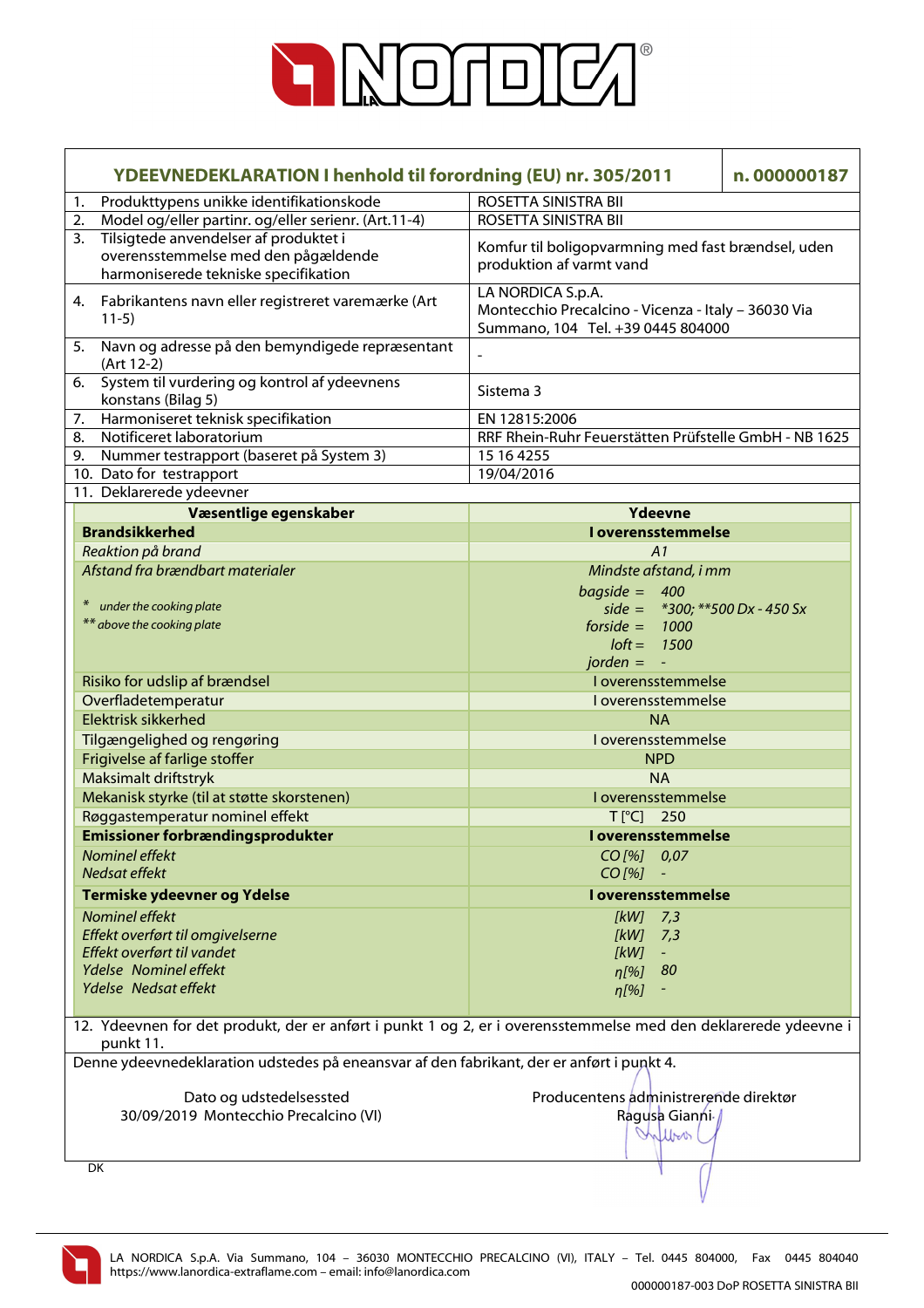

|    | PRESTANDADEKLARATION Enlighet med förordningen (EU) nr. 305/2011                                                            | n.000000187                                                                                                   |  |
|----|-----------------------------------------------------------------------------------------------------------------------------|---------------------------------------------------------------------------------------------------------------|--|
| 1. | Unik identifikationskod för produkttypen                                                                                    | ROSETTA SINISTRA BII                                                                                          |  |
| 2. | Modell och/eller partinummer och/eller serienr.<br>$(Art.11-4)$                                                             | ROSETTA SINISTRA BII                                                                                          |  |
| 3. | Avsedd användning av produkten i enlighet med de<br>tillämpliga harmoniserade tekniska specifikationerna                    | Köks för uppvärmning av bostäder som drivs med fast<br>brànsle utan produktion av varmvatten                  |  |
| 4. | Namn eller märke som registrerats av tillverkaren (Art<br>$11-5)$                                                           | LA NORDICA S.p.A.<br>Montecchio Precalcino - Vicenza - Italy - 36030 Via<br>Summano, 104 Tel. +39 0445 804000 |  |
| 5. | Ombudets namn och adress (Art 12-2)                                                                                         |                                                                                                               |  |
| 6. | System för bedömning och kontroll av den<br>fortlöpande prestandan (Bilaga 5)                                               | Sistema 3                                                                                                     |  |
| 7. | Harmoniserad teknisk specifikation                                                                                          | EN 12815:2006                                                                                                 |  |
| 8. | Deklarerat laboratorium                                                                                                     | RRF Rhein-Ruhr Feuerstätten Prüfstelle GmbH - NB 1625                                                         |  |
| 9. | Nr. provrapport (baserat på System 3)                                                                                       | 15 16 4255                                                                                                    |  |
|    | 10. Datum för provningsrapporten                                                                                            | 19/04/2016                                                                                                    |  |
|    | 11. Deklarerade prestationer                                                                                                |                                                                                                               |  |
|    | Grundläggande egenskaper                                                                                                    | Prestanda                                                                                                     |  |
|    | <b>Brandskydd</b>                                                                                                           | Överensstämmer                                                                                                |  |
|    | <b>Reaktion mot eld</b>                                                                                                     | A1                                                                                                            |  |
|    | Avstånd från brännbart material                                                                                             | Minimiavstånd, i mm                                                                                           |  |
|    |                                                                                                                             | $bak = 400$                                                                                                   |  |
|    | under the cooking plate                                                                                                     | sida = $*300$ ; $**500$ Dx - 450 Sx                                                                           |  |
|    | ** above the cooking plate                                                                                                  | $frame = 1000$                                                                                                |  |
|    |                                                                                                                             | $tak = 1500$                                                                                                  |  |
|    |                                                                                                                             | $mark = -$                                                                                                    |  |
|    | Risk för bränslespill                                                                                                       | Överensstämmer                                                                                                |  |
|    | Ytans temperatur                                                                                                            | Överensstämmer                                                                                                |  |
|    | Elsäkerhet                                                                                                                  | <b>NA</b>                                                                                                     |  |
|    | Tillgänglighet och rengöring                                                                                                | Överensstämmer                                                                                                |  |
|    | Utsläpp av farliga ämnen                                                                                                    | <b>NPD</b>                                                                                                    |  |
|    | Maximalt arbetstryck                                                                                                        | <b>NA</b>                                                                                                     |  |
|    | Mekanisk hållfasthet (för att stödja kaminen)                                                                               | Överensstämmer                                                                                                |  |
|    | Röktemperatur nominell effekt                                                                                               | $T[^{\circ}C]$<br>250                                                                                         |  |
|    | Utsläpp av förbränningsprodukter                                                                                            | Överensstämmer                                                                                                |  |
|    | <b>Nominell effekt</b>                                                                                                      | $CO$ [%] $0.07$                                                                                               |  |
|    | <b>Reducerad effekt</b>                                                                                                     | $CO$ [%]                                                                                                      |  |
|    | <b>Termisk prestanda och Avkastning</b>                                                                                     | Överensstämmer                                                                                                |  |
|    | Nominell effekt                                                                                                             | $[kW]$ 7,3                                                                                                    |  |
|    | Effekt som ges till omgivningen                                                                                             | [kW]<br>7,3                                                                                                   |  |
|    | Effekt som överförs till vattnet                                                                                            | [kW]                                                                                                          |  |
|    | Avkastning Nominell effekt                                                                                                  | 80<br>$\eta$ [%]                                                                                              |  |
|    | Avkastning Reducerad effekt                                                                                                 | $\eta$ [%]                                                                                                    |  |
|    |                                                                                                                             |                                                                                                               |  |
|    | 12. Prestandan hos den produkt som avses i punkterna 1 och 2 överensstämmer med den prestanda som deklareras<br>i punkt 11. |                                                                                                               |  |
|    | Denna prestandadeklaration lämnas under det egna ansvaret hos tillverkaren som avses i punkt 4.                             |                                                                                                               |  |
|    |                                                                                                                             |                                                                                                               |  |
|    | Datum och ort för utfärdande<br>30/09/2019 Montecchio Precalcino (VI)                                                       | Tillverkarens Verkställande Direktör<br>Ragusa Gianni /                                                       |  |
|    |                                                                                                                             | Inflow                                                                                                        |  |
|    |                                                                                                                             |                                                                                                               |  |
|    | <b>SE</b>                                                                                                                   |                                                                                                               |  |
|    |                                                                                                                             |                                                                                                               |  |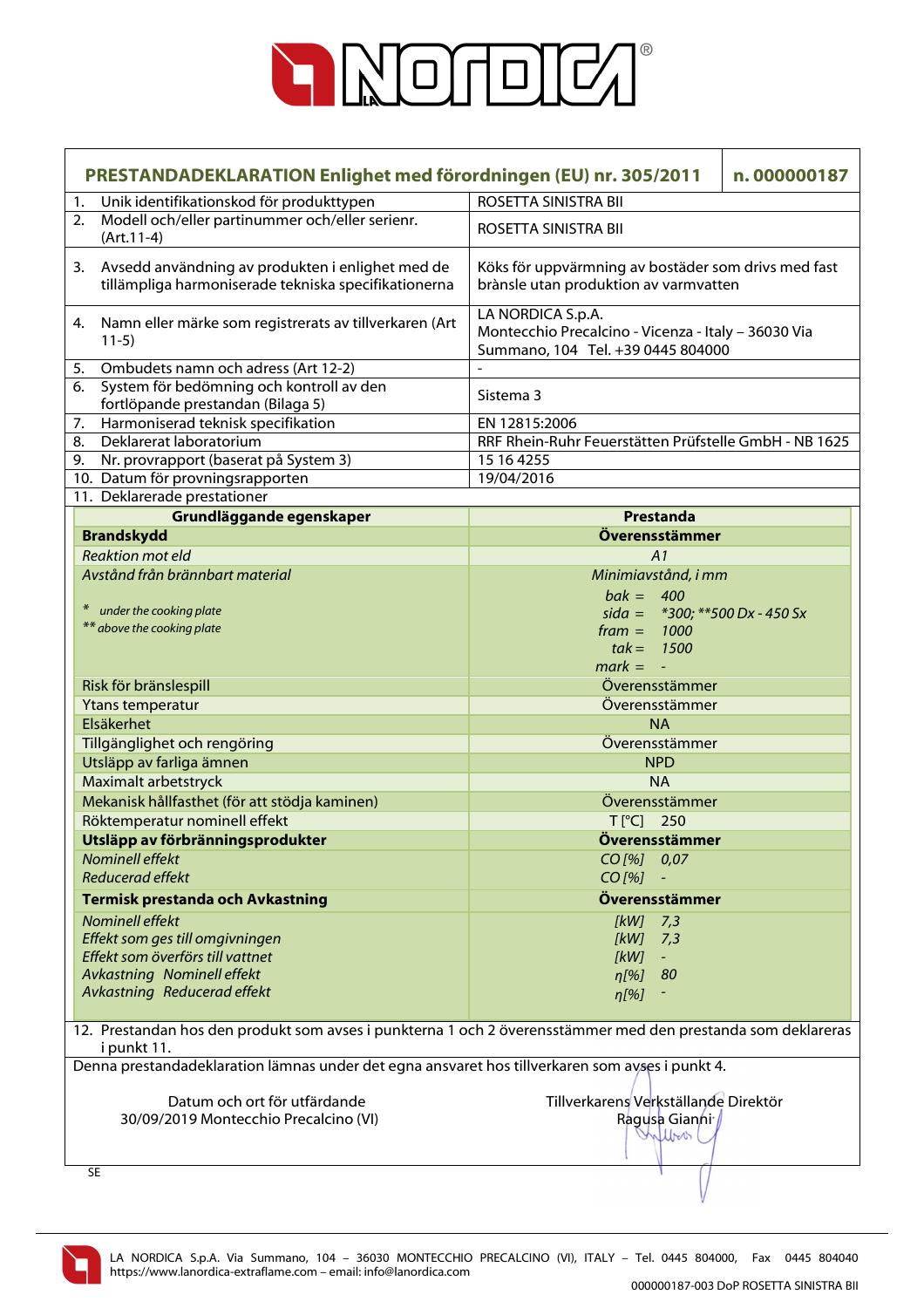

| <b>YTELSESERKLÆRING Etter forordning (EEC) nr. 305/2011</b><br>n.000000187                                        |                                                                                                               |  |  |
|-------------------------------------------------------------------------------------------------------------------|---------------------------------------------------------------------------------------------------------------|--|--|
| Entydig identifikasjonskode for produkttypen<br>1.                                                                | ROSETTA SINISTRA BII                                                                                          |  |  |
| Modell og/eller partinr. og/eller serienr. (Art. 11-4)<br>2.                                                      | ROSETTA SINISTRA BII                                                                                          |  |  |
| Tilsiktede bruksområder for produktet, i samsvar med<br>3.<br>den relevante harmoniserte tekniske spesifikasjonen | Kjøkken for oppvarming av bolig, matet med fast<br>brensel uten produksjon av varmtvann                       |  |  |
| Navn eller registrert varemerke til produsenten (Art.<br>4.<br>$11-5)$                                            | LA NORDICA S.p.A.<br>Montecchio Precalcino - Vicenza - Italy - 36030 Via<br>Summano, 104 Tel. +39 0445 804000 |  |  |
| Navn og adresse til representant (Art. 12-2)<br>5.                                                                |                                                                                                               |  |  |
| System for vurdering og kontroll av byggevarens<br>6.<br>konstante ytelse (Vedlegg 5)                             | Sistema 3                                                                                                     |  |  |
| Harmonisert teknisk spesifikasjon<br>7.                                                                           | EN 12815:2006                                                                                                 |  |  |
| Teknisk kontrollorgan<br>8.                                                                                       | RRF Rhein-Ruhr Feuerstätten Prüfstelle GmbH - NB 1625                                                         |  |  |
| Testrapport (på grunnlag av System 3)<br>9.                                                                       | 15 16 4255                                                                                                    |  |  |
| 10. Dato for testrapport                                                                                          | 19/04/2016                                                                                                    |  |  |
| 11. Erklærte ytelser                                                                                              |                                                                                                               |  |  |
| Vesentlige egenskaper                                                                                             | Ytelse                                                                                                        |  |  |
| <b>Brannsikring</b>                                                                                               | <b>Konform</b>                                                                                                |  |  |
| Flammemotstand                                                                                                    | A1                                                                                                            |  |  |
| Avstand fra brennbare materialer                                                                                  | Minimums avstand, i mm                                                                                        |  |  |
|                                                                                                                   | bakside = $400$                                                                                               |  |  |
| under the cooking plate                                                                                           | side = $*300$ ; $**500$ Dx - 450 Sx                                                                           |  |  |
| ** above the cooking plate                                                                                        | $framside = 1000$                                                                                             |  |  |
|                                                                                                                   | 1500<br>$himmel =$                                                                                            |  |  |
|                                                                                                                   | sokkel = $-$                                                                                                  |  |  |
| Fare for utslipp av brensel                                                                                       | Konform                                                                                                       |  |  |
| Overflatetemperatur                                                                                               | Konform                                                                                                       |  |  |
| Elektrisk sikkerhet                                                                                               | <b>NA</b>                                                                                                     |  |  |
| Tilgangsmulighet og rengjøring                                                                                    | Konform                                                                                                       |  |  |
| Skiller ut farlige substanser                                                                                     | <b>NPD</b>                                                                                                    |  |  |
| Maksimalt driftstrykk                                                                                             | <b>NA</b>                                                                                                     |  |  |
| Mekanisk motstand (for å støtte skorsteinen)                                                                      | Conforme                                                                                                      |  |  |
| Røykgasstemperatur nominell kraft                                                                                 | T[°C] 250                                                                                                     |  |  |
| Forbrenningsutslipp                                                                                               | Konform                                                                                                       |  |  |
| <b>Nominell kraft</b>                                                                                             | CO [%] 0,07                                                                                                   |  |  |
| <b>Redusert kraft</b>                                                                                             | $CO$ [%]                                                                                                      |  |  |
| <b>Termiske ytelser og Ytelse</b>                                                                                 | <b>Konform</b>                                                                                                |  |  |
| <b>Nominell kraft</b>                                                                                             | [kW]                                                                                                          |  |  |
| Varmeavgivelse til rom                                                                                            | 7,3<br>[KW]<br>7,3                                                                                            |  |  |
| Varmeavgivelse til vann                                                                                           | [kW]<br>$\equiv$ .                                                                                            |  |  |
| <b>Ytelse Nominell kraft</b>                                                                                      | $\eta$ [%]<br>80                                                                                              |  |  |
| <b>Ytelse Redusert kraft</b>                                                                                      | $\eta$ [%]                                                                                                    |  |  |
|                                                                                                                   |                                                                                                               |  |  |
| 12. Produktets ytelse som angitt i nr. 1 og 2, er i samsvar med ytelsen angitt i nr. 11.                          |                                                                                                               |  |  |
| Denne ytelseserklæringen er utstedt på eget ansvar av produsenten, som angitt i nr. $A$                           |                                                                                                               |  |  |
|                                                                                                                   |                                                                                                               |  |  |
| Dato og sted for utstedelse                                                                                       | Administrerende direktør produsent                                                                            |  |  |
| 30/09/2019 Montecchio Precalcino (VI)                                                                             | Ragusa Gianni /                                                                                               |  |  |
|                                                                                                                   | Wilbert                                                                                                       |  |  |
| NO.                                                                                                               |                                                                                                               |  |  |
|                                                                                                                   |                                                                                                               |  |  |

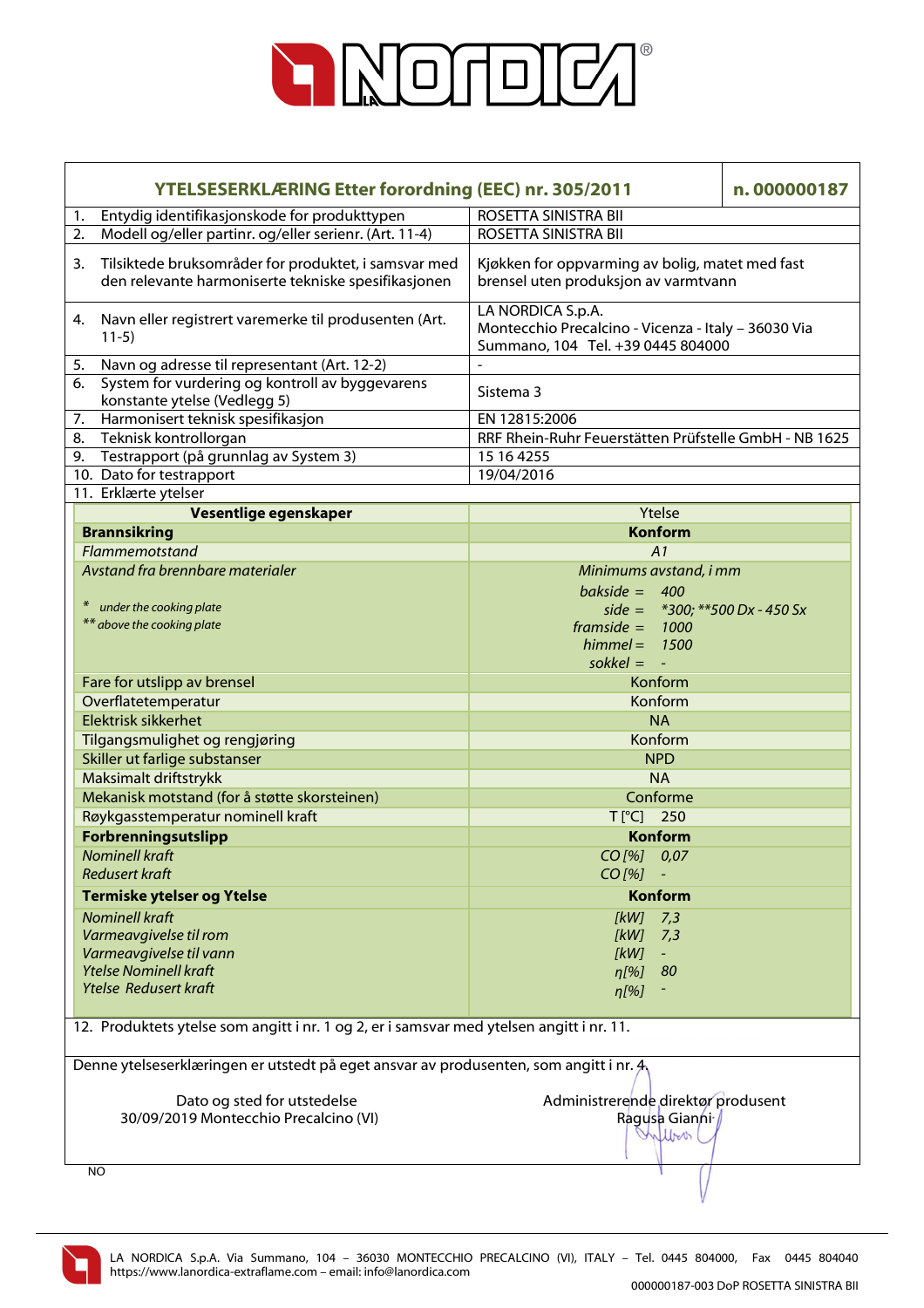

| SUORITUSTASOILMOITUS Asetuksen (EU) nro 305/2011 mukaisesti |                                                                                                                       |                                                                                                               | n.000000187 |
|-------------------------------------------------------------|-----------------------------------------------------------------------------------------------------------------------|---------------------------------------------------------------------------------------------------------------|-------------|
| 1.                                                          | Tuotetyypin yksilöllinen tunniste                                                                                     | ROSETTA SINISTRA BII                                                                                          |             |
| 2.                                                          | Malli ja/tai eränro ja/tai sarjanro (Art.11-4)                                                                        | ROSETTA SINISTRA BII                                                                                          |             |
| 3.                                                          | Sovellettavan yhdenmukaistetun teknisen eritelmän<br>mukainen tuotteen aiottu käyttötarkoitus tai -<br>tarkoitukset   | Kiinteän polttoaineen keittiö lämmitykseen, ilman<br>lämmitysveden tuottoa                                    |             |
| 4.                                                          | Valmistajan nimi, rekisteröity kauppanimi tai<br>tavaramerkki (Art 11-5)                                              | LA NORDICA S.p.A.<br>Montecchio Precalcino - Vicenza - Italy - 36030 Via<br>Summano, 104 Tel. +39 0445 804000 |             |
| 5.                                                          | Valtuutetun edustajan nimi ja osoite (Art 12-2)                                                                       |                                                                                                               |             |
| 6.                                                          | Tuotteen suoritustason pysyvyyden arviointi- ja<br>varmennusjärjestelmä (Liite 5)                                     | Sistema 3                                                                                                     |             |
| 7.                                                          | Yhdenmukaistettu tekninen eritelmä                                                                                    | EN 12815:2006                                                                                                 |             |
| 8.                                                          | Ilmoitettu laitos                                                                                                     | RRF Rhein-Ruhr Feuerstätten Prüfstelle GmbH - NB 1625                                                         |             |
|                                                             | 9. Arvioinnin numero (System 3 perusteella)                                                                           | 15 16 4255                                                                                                    |             |
|                                                             | 10. Myöntämispäivä testiraportin                                                                                      | 19/04/2016                                                                                                    |             |
|                                                             | 11. Ilmoitetut suoritustasot                                                                                          |                                                                                                               |             |
|                                                             | Perusominaisuudet                                                                                                     | Suoritustaso                                                                                                  |             |
|                                                             | <b>Paloturvallisuus</b>                                                                                               | Laadun mukainen                                                                                               |             |
|                                                             | Palotekninen käyttäytyminen                                                                                           | A1                                                                                                            |             |
|                                                             | Etäisyys pal. mater.                                                                                                  | Minimietäisyys mm                                                                                             |             |
|                                                             |                                                                                                                       | $takaosa = 400$                                                                                               |             |
|                                                             | * under the cooking plate                                                                                             | sivu = $*300$ ; $**500$ Dx - 450 Sx                                                                           |             |
|                                                             | ** above the cooking plate                                                                                            | 1000<br>$etuosa =$                                                                                            |             |
|                                                             |                                                                                                                       | $katto = 1500$                                                                                                |             |
|                                                             |                                                                                                                       | $lattice = -$                                                                                                 |             |
|                                                             | Riski polttoaineen valumiselle                                                                                        | Laadun mukainen                                                                                               |             |
|                                                             | Pinnan lämpötila                                                                                                      | Laadun mukainen                                                                                               |             |
|                                                             | Sähköturvallisuus                                                                                                     | <b>NA</b>                                                                                                     |             |
|                                                             | Pääsy ja puhdistus                                                                                                    | Laadun mukainen                                                                                               |             |
|                                                             | Vaarallisten aineiden päästö                                                                                          | <b>NPD</b>                                                                                                    |             |
|                                                             | Toiminnan maksimipaine                                                                                                | <b>NA</b>                                                                                                     |             |
|                                                             | Mekaaninen kestävyys (kestää uunin painon)                                                                            | Laadun mukainen                                                                                               |             |
|                                                             | Savujen lämpötila nimellisteho                                                                                        | $T[^{\circ}C]$ 250                                                                                            |             |
|                                                             | Palamistuotteiden päästöt                                                                                             | Laadun mukainen                                                                                               |             |
|                                                             | Nimellisteho                                                                                                          | CO[%] 0,07                                                                                                    |             |
|                                                             | Rajoitettu teho                                                                                                       | CO [%]                                                                                                        |             |
|                                                             | Lämpöteho Ja Tuotto                                                                                                   | Laadun mukainen                                                                                               |             |
|                                                             | Nimellisteho                                                                                                          |                                                                                                               |             |
|                                                             | Ympäristöön kohdistuva teho                                                                                           | [kW]<br>7,3<br>[kW]<br>7,3                                                                                    |             |
|                                                             | Veteen siirtyvä teho                                                                                                  | [kW]<br>$\sim$                                                                                                |             |
|                                                             | Tuotto Nimellisteho                                                                                                   | 80<br>$\eta$ [%]                                                                                              |             |
|                                                             | Tuotto Rajoitettu teho                                                                                                | $\eta$ [%]                                                                                                    |             |
|                                                             |                                                                                                                       |                                                                                                               |             |
|                                                             | 12. Edellä 1 ja 2 kohdassa yksilöidyn tuotteen suoritustasot ovat 11 kohdassa ilmoitettujen suoritustasojen mukaiset. |                                                                                                               |             |
|                                                             | Tämä suoritustasoilmoitus on annettu 4 kohdassa ilmoitetun valmistajan yksinomaisella vastuulla.                      |                                                                                                               |             |
|                                                             |                                                                                                                       |                                                                                                               |             |
|                                                             | Myöntämispvm ja -paikka                                                                                               | Valmistuksesta vastaava pääjohtaja                                                                            |             |
|                                                             | 30/09/2019 Montecchio Precalcino (VI)                                                                                 | Ragusa Gianni                                                                                                 |             |
|                                                             |                                                                                                                       | Inflow                                                                                                        |             |
|                                                             | FI                                                                                                                    |                                                                                                               |             |

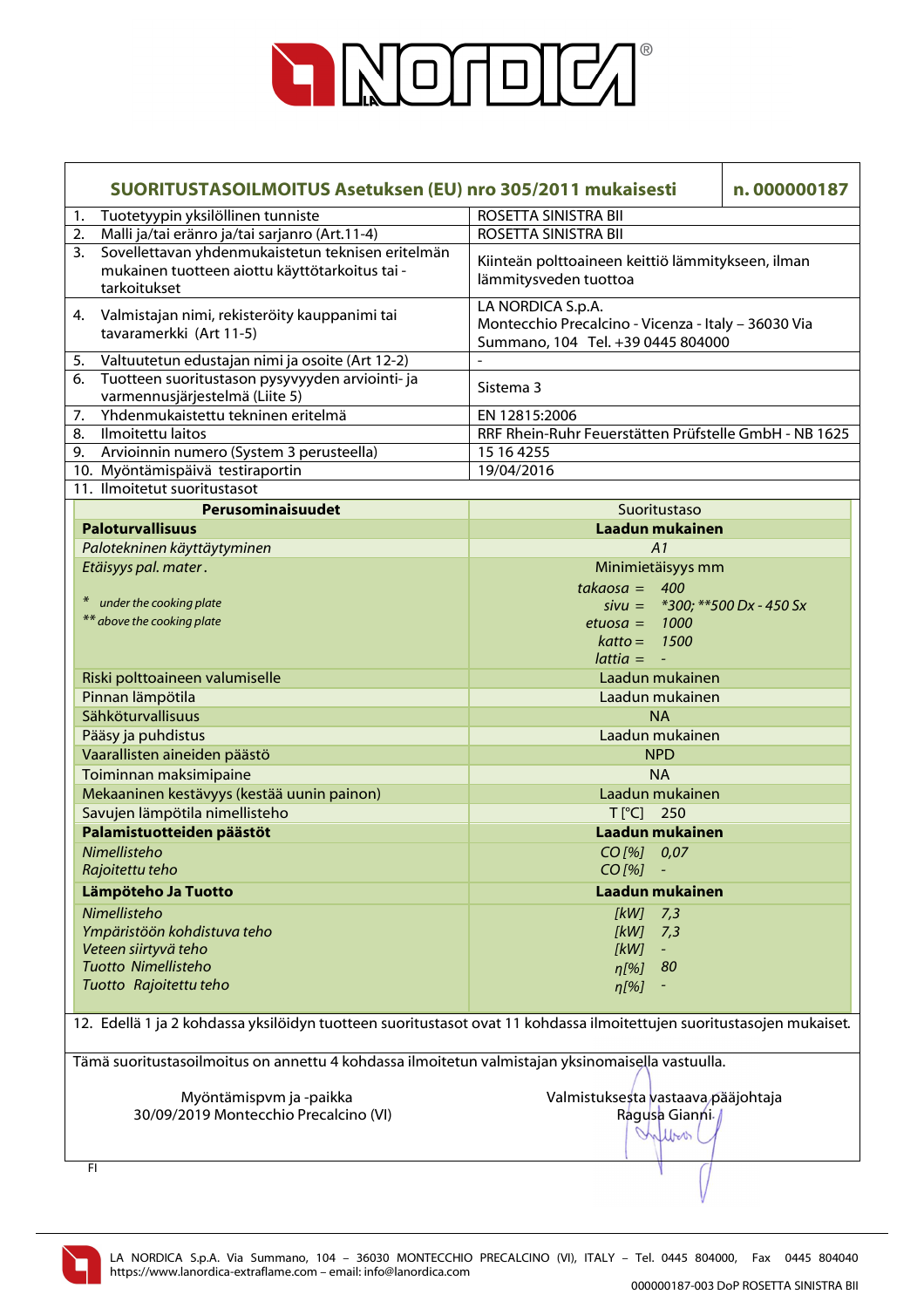

|    | PROHLÁŠENÍ O VLASTNOSTECH Podle nařízení (EU) č. 305/2011<br>n.000000187                                |                                                                                                               |  |
|----|---------------------------------------------------------------------------------------------------------|---------------------------------------------------------------------------------------------------------------|--|
| 1. | Jedinečný identifikační kód výrobku - typu v                                                            | ROSETTA SINISTRA BII                                                                                          |  |
| 2. | Model a/nebo č. šarže a/nebo č. série (Čl.11-4)                                                         | ROSETTA SINISTRA BII                                                                                          |  |
| 3. | Zamýšlené použití výrobku v souladu s příslušnými<br>harmonizovanými technickými normami                | Kuchyně pro domácí vytápění na tuhé palivo, bez<br>produkce teplé užitkové vody                               |  |
|    | 4. Jméno nebo obchodní značka výrobce (Čl. 11-5)                                                        | LA NORDICA S.p.A.<br>Montecchio Precalcino - Vicenza - Italy - 36030 Via<br>Summano, 104 Tel. +39 0445 804000 |  |
| 5. | Jméno a adresa zástupce (Čl. 12-2)                                                                      |                                                                                                               |  |
| 6. | Systém posuzování a ověřování stálosti vlastností<br>(Příloha 5)                                        | Sistema 3                                                                                                     |  |
| 7. | Harmonizovaná technická norma                                                                           | EN 12815:2006                                                                                                 |  |
| 8. | Registrovaná laboratoř                                                                                  | RRF Rhein-Ruhr Feuerstätten Prüfstelle GmbH - NB 1625                                                         |  |
|    | 9. Číslo zkušebního protokolu (podle System 3)                                                          | 15 16 4255                                                                                                    |  |
|    | 10. Datum protokolu o zkoušce                                                                           | 19/04/2016                                                                                                    |  |
|    | 11. Prohlášené vlastnosti                                                                               |                                                                                                               |  |
|    | Základní charakteristiky                                                                                | <b>Vlastnost</b>                                                                                              |  |
|    | Požární bezpečnost                                                                                      | V souladu                                                                                                     |  |
|    | Reakce na oheň                                                                                          | A1                                                                                                            |  |
|    | Vzdálenost od hořlavých materiálů                                                                       | Minimální vzdálenost, v mm                                                                                    |  |
|    |                                                                                                         | $vzadu = 400$                                                                                                 |  |
|    | pod varnou deskou                                                                                       | na boku = $*300$ ; $**500$ Dx - 450 Sx                                                                        |  |
|    | ** nad varnou deskou                                                                                    | $z$ epředu = 1000                                                                                             |  |
|    |                                                                                                         | 1500<br>$strop =$                                                                                             |  |
|    |                                                                                                         | $podl =$<br>$\omega$                                                                                          |  |
|    | Riziko rozlití paliva                                                                                   | V souladu                                                                                                     |  |
|    | Teplota povrchu                                                                                         | V souladu                                                                                                     |  |
|    | Elektrická bezpečnost                                                                                   | <b>NA</b>                                                                                                     |  |
|    | Dostupnost a čištění                                                                                    | V souladu                                                                                                     |  |
|    | Uvolňování nebezpečných látek                                                                           | <b>NPD</b>                                                                                                    |  |
|    |                                                                                                         | <b>NA</b>                                                                                                     |  |
|    | Maximální provozní tlak                                                                                 |                                                                                                               |  |
|    | Mechanická pevnost (na podporu komínu)                                                                  | V souladu                                                                                                     |  |
|    | Teplota spalin jmenovitý výkon                                                                          | T[°C] 250                                                                                                     |  |
|    | <b>Emise spalin</b>                                                                                     | V souladu                                                                                                     |  |
|    | Jmenovitý výkon                                                                                         | CO[%] 0,07                                                                                                    |  |
|    | Snížený výkon                                                                                           | $CO$ [%]                                                                                                      |  |
|    | Tepelné vlastnosti a Výtěžnost                                                                          | V souladu                                                                                                     |  |
|    | Jmenovitý výkon                                                                                         | [kW]<br>7,3                                                                                                   |  |
|    | Výkon přenášený do prostředí                                                                            | [kW]<br>7,3                                                                                                   |  |
|    | Výkon přenášený do vody                                                                                 | [kW]                                                                                                          |  |
|    | Výtěžnost Jmenovitý výkon                                                                               | 80<br>n[%]                                                                                                    |  |
|    | Výtěžnost Snížený výkon                                                                                 | $\eta$ [%]                                                                                                    |  |
|    |                                                                                                         |                                                                                                               |  |
|    | 12. Výkon výrobku uvedeného v bodech 1 a 2 je v souladu s vlastnostmi uvedenými v prohlášení v bodě 11. |                                                                                                               |  |
|    | Toto prohlášení o vlastnostech se vydává na výhradní odpovědnost výrobce uvedeného v bodě 4.            |                                                                                                               |  |
|    |                                                                                                         |                                                                                                               |  |
|    | Místo a datum vydání                                                                                    | Zmocnený jednatel výrobce                                                                                     |  |
|    | 30/09/2019 Montecchio Precalcino (VI)                                                                   | Ragusa Gianni                                                                                                 |  |
|    |                                                                                                         | Chilbert                                                                                                      |  |
|    | CZ                                                                                                      |                                                                                                               |  |
|    |                                                                                                         |                                                                                                               |  |

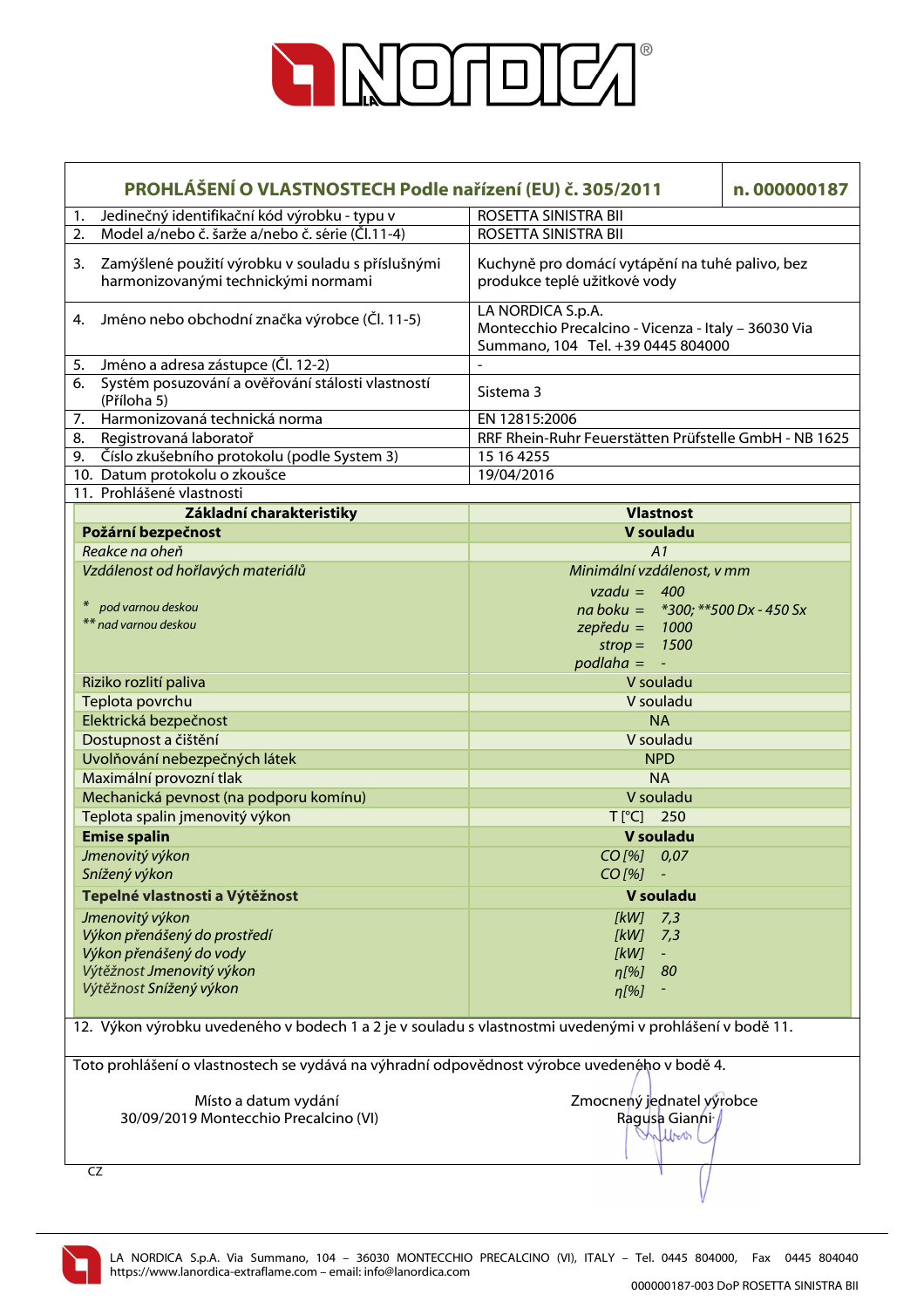

| IZJAVA O ZMOGLJIVOSTIH Glede na določila (UE) št. 305/2011                                        |                                                                                                               | n.000000187 |
|---------------------------------------------------------------------------------------------------|---------------------------------------------------------------------------------------------------------------|-------------|
| Specifična kodna oznaka izdelka-tipa<br>1.                                                        | ROSETTA SINISTRA BII                                                                                          |             |
| Model in/ali št. partije in/ali št. serije (Čl. 11-4)<br>2.                                       | ROSETTA SINISTRA BII                                                                                          |             |
| Predvidena uporaba izdelka glede na ustrezno<br>3.<br>skladno tehnično normo                      | Štedilnik za hišno ogrevanje na trdo gorivo, brez<br>proizvajanja tople vode                                  |             |
| Ime in znamka, ki ju je proizvajalec registriral (Čl. 11-5)<br>4.                                 | LA NORDICA S.p.A.<br>Montecchio Precalcino - Vicenza - Italy - 36030 Via<br>Summano, 104 Tel. +39 0445 804000 |             |
| Ime in naslov zastopnika (Čl. 12-2)<br>5.                                                         |                                                                                                               |             |
| Sistem ocenjevanja in preverjanja konstantnosti<br>6.<br>lastnosti (Priloga 5)                    | Sistema 3                                                                                                     |             |
| Skladna tehnična specifika<br>7.                                                                  | EN 12815:2006                                                                                                 |             |
| Priglašeni laboratorij<br>8.                                                                      | RRF Rhein-Ruhr Feuerstätten Prüfstelle GmbH - NB 1625                                                         |             |
| Število poročila o preizkusu (glede na Sistem 3)<br>9.                                            | 15 16 4255                                                                                                    |             |
| 10. Datum poročila o preskusu                                                                     | 19/04/2016                                                                                                    |             |
| 11. Navedene zmogljivosti                                                                         |                                                                                                               |             |
| <b>Bistvene značilnosti</b>                                                                       | Zmogljivost                                                                                                   |             |
| Protipožarna zaščita                                                                              | <b>Ustreza</b>                                                                                                |             |
| Požarna odpornost                                                                                 | A1                                                                                                            |             |
| Razdalja od gorljivih materialov                                                                  | Minimalna razdalja, v mm                                                                                      |             |
|                                                                                                   | zadaj = $400$                                                                                                 |             |
| * under the cooking plate                                                                         | stransko = $*300$ ; $**500$ Dx - 450 Sx                                                                       |             |
| ** above the cooking plate                                                                        | $spreadaj =$<br>1000                                                                                          |             |
|                                                                                                   | 1500<br>$strop =$                                                                                             |             |
|                                                                                                   | $t/a = -$                                                                                                     |             |
| Tveganje za razlitje goriva                                                                       | <b>Ustreza</b>                                                                                                |             |
| Temperatura na površini                                                                           | <b>Ustreza</b>                                                                                                |             |
| Električna varnost                                                                                | <b>NA</b>                                                                                                     |             |
| Dostopnost in čiščenje                                                                            | <b>Ustreza</b>                                                                                                |             |
| Sproščanje nevarnih snovi                                                                         | <b>NPD</b>                                                                                                    |             |
| Maksimalni delovni pritisk                                                                        | <b>NA</b>                                                                                                     |             |
| Mehanska upornost (za podporo kamina)                                                             | <b>Ustreza</b>                                                                                                |             |
| Temperatura dimnih plinov nominalna moč                                                           | T[°C] 250                                                                                                     |             |
| Izpusti produktov zgorevanja                                                                      | <b>Ustreza</b>                                                                                                |             |
| Nominalna moč                                                                                     | CO[%] 0,07                                                                                                    |             |
| Zmanjšana moč                                                                                     | $CO$ [%]                                                                                                      |             |
| Termične lastnosti in Izkoristek                                                                  | <b>Ustreza</b>                                                                                                |             |
| Nominalna moč                                                                                     | [kW]<br>7,3                                                                                                   |             |
| Uporabna moč za okolje                                                                            | [kW]<br>7,3                                                                                                   |             |
| Moč vode                                                                                          | [kW]                                                                                                          |             |
| Izkoristek Nominalna moč                                                                          | 80<br>$n[\%]$                                                                                                 |             |
| Izkoristek Zmanjšana moč                                                                          | $\eta$ [%]                                                                                                    |             |
|                                                                                                   |                                                                                                               |             |
| 12. Zmogljivost izdelka, navedena v toškah 1 in 2 je skladna z navedeno zmogljivostjo v točki 11. |                                                                                                               |             |
| Za izdajo te deklaracije je odgovoren izrecno proizvajalec, naveden v točki 4.                    |                                                                                                               |             |
|                                                                                                   |                                                                                                               |             |
| Izvršni direktor proizvajalca<br>Datun in mesto izdaje                                            |                                                                                                               |             |
| 30/09/2019 Montecchio Precalcino (VI)                                                             | Ragusa Gianni /                                                                                               |             |
|                                                                                                   | Unlbook                                                                                                       |             |
| <b>SL</b>                                                                                         |                                                                                                               |             |

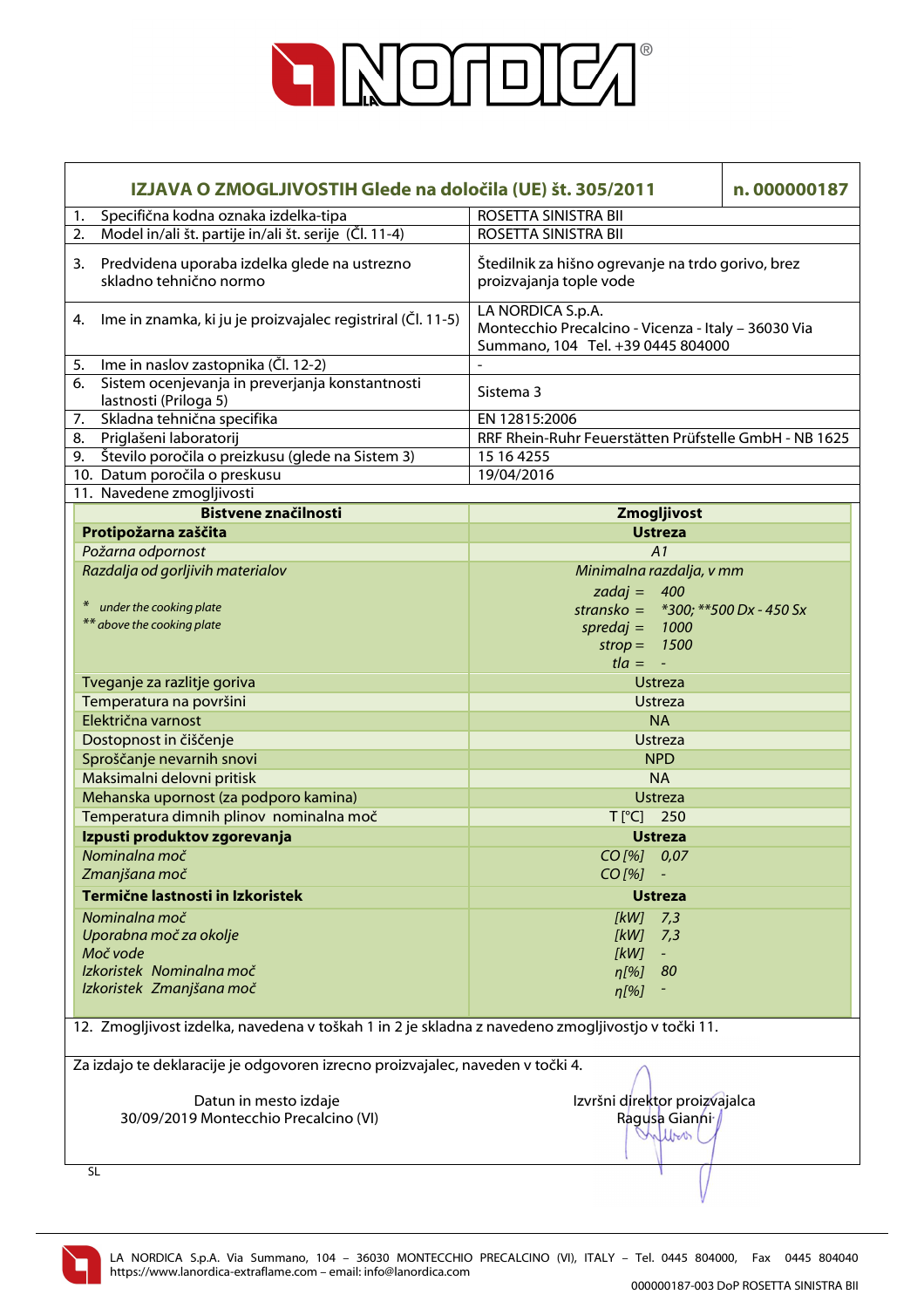

| IZJAVA O UČINKOVITOSTI Prema uredbi (UE) br. 305/2011                                           |                                                                                              |                                                                                                               | n.000000187 |  |  |
|-------------------------------------------------------------------------------------------------|----------------------------------------------------------------------------------------------|---------------------------------------------------------------------------------------------------------------|-------------|--|--|
| 1.                                                                                              | Jedinstveni identifikator proizvoda-tipa                                                     | ROSETTA SINISTRA BII                                                                                          |             |  |  |
| 2.                                                                                              | Model i/ili br. grupe proizvoda i/ili br. serije (Art.11-4)                                  | ROSETTA SINISTRA BII                                                                                          |             |  |  |
| 3.                                                                                              | Namjenska uporaba proizvoda u skladu sa važećim<br>tehničkim specifikacijama                 | Kuhinja za kućansko grijanje, napajan krutim gorivom,<br>bez proizvođenja tople vode                          |             |  |  |
|                                                                                                 | 4. Ime ili zaštitni znak proizvođača (Art 11-5)                                              | LA NORDICA S.p.A.<br>Montecchio Precalcino - Vicenza - Italy - 36030 Via<br>Summano, 104 Tel. +39 0445 804000 |             |  |  |
| 5.                                                                                              | Ime i adresa zastupnika (Art 12-2)                                                           |                                                                                                               |             |  |  |
| 6.                                                                                              | Sustav ocjenjivanja i provjere stalnosti performanse<br>(Prilog 5)                           | Sistema 3                                                                                                     |             |  |  |
| 7.                                                                                              | Tehnička specifikacija                                                                       | EN 12815:2006                                                                                                 |             |  |  |
| 8.                                                                                              | Obaviješteni laboratorij                                                                     | RRF Rhein-Ruhr Feuerstätten Prüfstelle GmbH - NB 1625                                                         |             |  |  |
|                                                                                                 | 9. Broj probnog izvješća (na osnovu Systema 3)                                               | 15 16 4255                                                                                                    |             |  |  |
|                                                                                                 | 10. Datum izvještaju o ispitivanju                                                           | 19/04/2016                                                                                                    |             |  |  |
|                                                                                                 | 11. Izjavljene performanse                                                                   |                                                                                                               |             |  |  |
|                                                                                                 | Osnovne značajke                                                                             | Performanse                                                                                                   |             |  |  |
|                                                                                                 | Zaštita od požara                                                                            | <b>U</b> skladu                                                                                               |             |  |  |
|                                                                                                 | Reakcija na vatru                                                                            | A1                                                                                                            |             |  |  |
|                                                                                                 | Udaljenost od goriva materijala                                                              | Minimalna udaljenost, izražena u mm                                                                           |             |  |  |
|                                                                                                 |                                                                                              | $pozadi = 400$                                                                                                |             |  |  |
|                                                                                                 | under the cooking plate                                                                      | bočno = $*300$ ; $**500$ Dx - 450 Sx                                                                          |             |  |  |
|                                                                                                 | ** above the cooking plate                                                                   | sprijeda = $1000$                                                                                             |             |  |  |
|                                                                                                 |                                                                                              | 1500<br>$strop =$                                                                                             |             |  |  |
|                                                                                                 |                                                                                              | $t \cdot l$ = $-$                                                                                             |             |  |  |
|                                                                                                 | Otpornost na vatru                                                                           | U skladu                                                                                                      |             |  |  |
|                                                                                                 | Površinska temperatura                                                                       | U skladu                                                                                                      |             |  |  |
|                                                                                                 | Električna sigurnost                                                                         | <b>NA</b>                                                                                                     |             |  |  |
|                                                                                                 | Pristupačnost i čišćenje                                                                     | U skladu                                                                                                      |             |  |  |
|                                                                                                 | Otpuštanje opasnih tvari                                                                     | <b>NPD</b>                                                                                                    |             |  |  |
|                                                                                                 | Maksimalni radni tlak                                                                        | <b>NA</b>                                                                                                     |             |  |  |
|                                                                                                 | Mehanička čvrstoća (da bi poduprijela kamin)                                                 | U skladu                                                                                                      |             |  |  |
|                                                                                                 | Temperatura dima nazivna snaga                                                               | $T[^{\circ}C]$ 250                                                                                            |             |  |  |
|                                                                                                 | Ispuštanje produkata izgaranja                                                               | U skladu                                                                                                      |             |  |  |
|                                                                                                 | Na nazivnoj snazi                                                                            | $CO$ [%]<br>0,07                                                                                              |             |  |  |
|                                                                                                 | Na smanjenoj snazi                                                                           | $CO$ [%]                                                                                                      |             |  |  |
|                                                                                                 | Toplinska svojstva i Performanse                                                             | U skladu                                                                                                      |             |  |  |
|                                                                                                 | Nazivna snaga                                                                                | 7,3<br>[kW]                                                                                                   |             |  |  |
|                                                                                                 | Izlazna snaga okruženja                                                                      | [kW]<br>7,3                                                                                                   |             |  |  |
|                                                                                                 | Snaga prenesena na vodu                                                                      | [kW]<br>$\equiv$                                                                                              |             |  |  |
|                                                                                                 | Performanse Nazivna snaga                                                                    | 80<br>$\eta$ [%]                                                                                              |             |  |  |
|                                                                                                 | Performanse Smanjena snaga                                                                   | $\eta$ [%]                                                                                                    |             |  |  |
|                                                                                                 |                                                                                              |                                                                                                               |             |  |  |
| 12. Performansa proizvoda iz točke 1. i 2. je u skladu s deklariranom performansom iz točke 11. |                                                                                              |                                                                                                               |             |  |  |
|                                                                                                 | Ova izjava o performansama se izdaje u isključivoj odgovornosti proizvođača ako pod točkom 4 |                                                                                                               |             |  |  |
|                                                                                                 |                                                                                              |                                                                                                               |             |  |  |
|                                                                                                 | Mjesto i datum izdavanja                                                                     | Predsjednik Uprave proizvođač                                                                                 |             |  |  |
| 30/09/2019 Montecchio Precalcino (VI)                                                           |                                                                                              | Ragusa Gianni /                                                                                               |             |  |  |
|                                                                                                 |                                                                                              | Inflow                                                                                                        |             |  |  |
|                                                                                                 | <b>CR</b>                                                                                    |                                                                                                               |             |  |  |

LA NORDICA S.p.A. Via Summano, 104 – 36030 MONTECCHIO PRECALCINO (VI), ITALY – Tel. 0445 804000, Fax 0445 804040 https://www.lanordica-extraflame.com – email: info@lanordica.com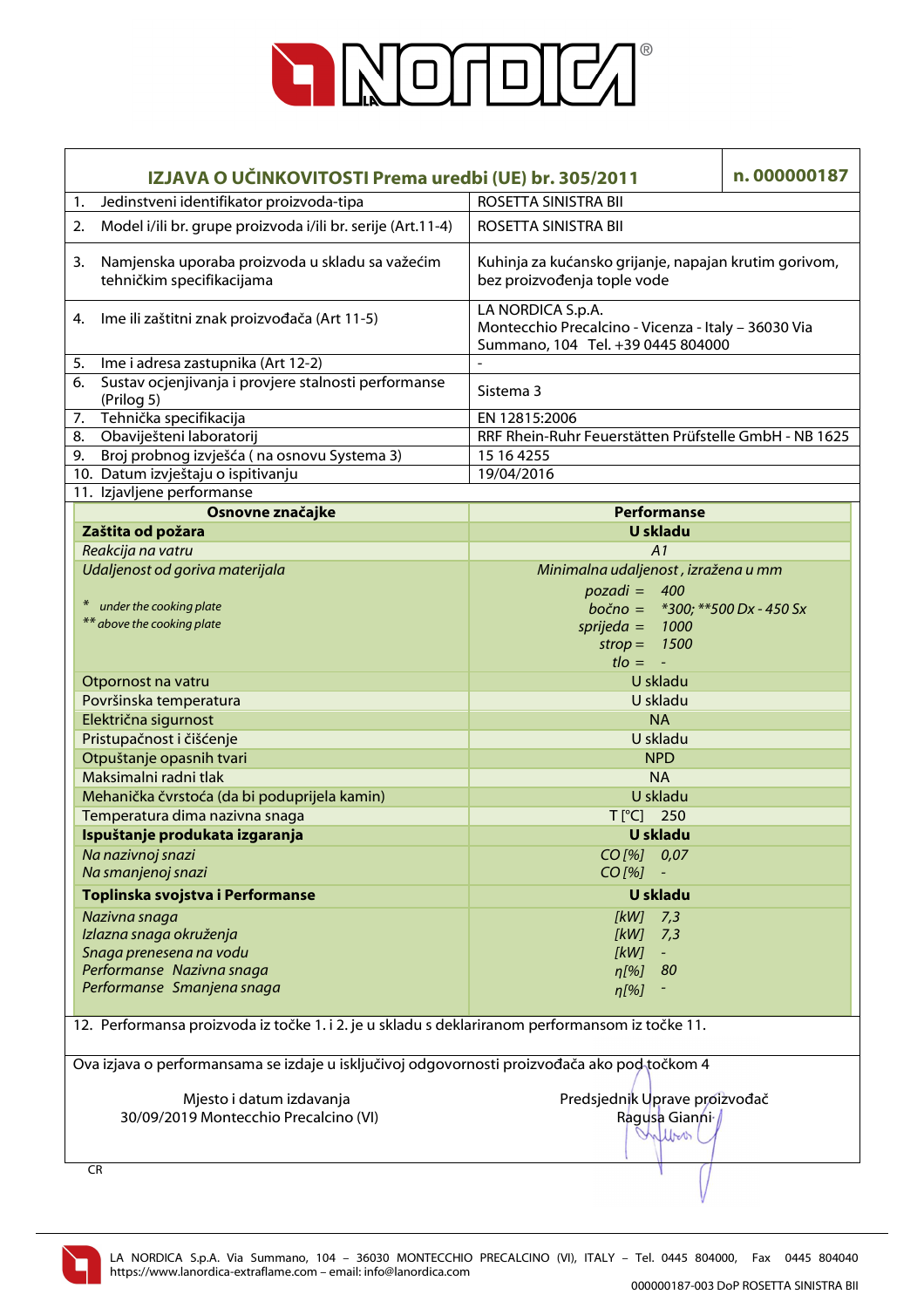

| ΔΗΛΩΣΗ ΑΠΟΔΟΣΗΣ Με βάση τον κανονισμό (ΕΕ) αρ. 305/2011                                                           | n.000000187                                                                                                   |                          |  |  |
|-------------------------------------------------------------------------------------------------------------------|---------------------------------------------------------------------------------------------------------------|--------------------------|--|--|
| 1. Μοναδικός κωδικός αναγνώρισης του προϊόντος-τύπου                                                              | ROSETTA SINISTRA BII                                                                                          |                          |  |  |
| 2. Μοντέλο ή/και αρ. παρτίδας ή/και αύξων αρ. (Άρθρο 11-4)                                                        | ROSETTA SINISTRA BII                                                                                          |                          |  |  |
| 3. Προβλεπόμενες χρήσεις του προϊόντος σύμφωνα με τις<br>εναρμονισμένες τεχνικές προδιαγραφές                     | Κουζίνα οικιακής θέρμανσης τροφοδοτούμενη με στέρεο<br>καύσιμο, χωρίς την παραγωγή ζεστού νερού               |                          |  |  |
| 4. Καταχωρημένη επωνυμία ή εμπορικό σήμα του<br>κατασκευαστή (Άρθρο 11)                                           | LA NORDICA S.p.A.<br>Montecchio Precalcino - Vicenza - Italy - 36030 Via<br>Summano, 104 Tel. +39 0445 804000 |                          |  |  |
| 5. Όνομα και διεύθυνση του εντολοδόχου (Άρθρο 12-2)                                                               |                                                                                                               |                          |  |  |
| 6. Σύστημα εκτίμησης και επαλήθευσης της σταθερότητας<br>της επίδοσης (Συνημμένο 5)                               | Sistema 3                                                                                                     |                          |  |  |
| 7. Εναρμονισμένη τεχνική προδιαγραφή                                                                              | EN 12815:2006                                                                                                 |                          |  |  |
| 8. Κοινοποιημένο εργαστήριο                                                                                       | RRF Rhein-Ruhr Feuerstätten Prüfstelle GmbH - NB 1625                                                         |                          |  |  |
| 9. Αριθμός αναφοράς της δοκιμής (με βάση το System 3)                                                             | 15 16 4255                                                                                                    |                          |  |  |
| 10.<br>Ημερομηνία της έκθεσης δοκιμής                                                                             | 19/04/2016                                                                                                    |                          |  |  |
| 11.<br>Δηλωμένες επιδόσεις                                                                                        |                                                                                                               |                          |  |  |
| Βασικά χαρακτηριστικά                                                                                             | Επιδόσεις                                                                                                     |                          |  |  |
| Αντιπυρική ασφάλεια                                                                                               | Σύμφωνη                                                                                                       |                          |  |  |
| Αντίδραση στη φωτιά                                                                                               | A1                                                                                                            |                          |  |  |
| Απόσταση από το καύσιμο υλικό                                                                                     | Ελάχιστη απόσταση, σε mm                                                                                      |                          |  |  |
|                                                                                                                   | 400<br>$πiσω μέρος =$                                                                                         |                          |  |  |
| $\ast$<br>under the cooking plate                                                                                 | $πλευρά =$                                                                                                    | *300; ** 500 Dx - 450 Sx |  |  |
| ** above the cooking plate                                                                                        | 1000<br>μπροστινό μέρος =                                                                                     |                          |  |  |
|                                                                                                                   | 1500<br>$t\alpha\beta\dot{\alpha}v\iota =$                                                                    |                          |  |  |
|                                                                                                                   | $\epsilon \delta \alpha \varphi$ ος =                                                                         |                          |  |  |
| Αντοχή στη φωτιά                                                                                                  | Σύμφωνη                                                                                                       |                          |  |  |
| Επιφανειακή θερμοκρασία                                                                                           | Σύμφωνη                                                                                                       |                          |  |  |
| Ηλεκτρική ασφάλεια                                                                                                | NA                                                                                                            |                          |  |  |
| Πρόσβαση και καθαρισμός                                                                                           | Σύμφωνη                                                                                                       |                          |  |  |
| Απελευθέρωση επικίνδυνων ουσιών                                                                                   | <b>NPD</b>                                                                                                    |                          |  |  |
| Μέγιστη πίεση λειτουργίας                                                                                         | <b>NA</b>                                                                                                     |                          |  |  |
| Μηχανική αντοχή (για να υποβαστάζει το τζάκι)                                                                     | Σύμφωνη                                                                                                       |                          |  |  |
| Θερμοκρασία καπνών ονομαστική Ισχύς                                                                               | T[°C] 250                                                                                                     |                          |  |  |
| Εκπομπές προϊόντων καύσης                                                                                         | Σύμφωνη                                                                                                       |                          |  |  |
| σε ονομαστική ισχύ                                                                                                | CO [%] 0,07                                                                                                   |                          |  |  |
| σε μειωμένη ισχύ                                                                                                  | $CO$ [%]                                                                                                      |                          |  |  |
| Θερμικές επιδόσεις και Απόδοση                                                                                    | Σύμφωνη                                                                                                       |                          |  |  |
| Ονομαστική Ισχύς                                                                                                  | [kW]<br>7,3                                                                                                   |                          |  |  |
| Ισχύς παραγωγής στο περιβάλλον                                                                                    | [kW]<br>7,3                                                                                                   |                          |  |  |
| Ισχύς που προσδίδεται στο νερό                                                                                    | [kW]                                                                                                          |                          |  |  |
| Απόδοση σε ονομαστική ισχύ                                                                                        | $\eta$ [%]<br>80                                                                                              |                          |  |  |
| Απόδοση σε μειωμένη ισχύ                                                                                          | $\eta$ [%]                                                                                                    |                          |  |  |
|                                                                                                                   |                                                                                                               |                          |  |  |
| 12. Η απόδοση του προϊόντος που αναφέρεται στα σημεία 1 και 2 είναι σύμφωνη με τη δηλωμένη απόδοση στο σημείο 11. |                                                                                                               |                          |  |  |
| Εκδίδεται η παρούσα δήλωση απόδοσης υπό την αποκλειστική ευθύνη του κατασκευαστή που αναφέρεται στο σημείο 4.     |                                                                                                               |                          |  |  |
|                                                                                                                   |                                                                                                               |                          |  |  |
| Τόπος και ημερομηνία της έκδοσης                                                                                  | Διευθύνων Σύμβουλος κατασκευαστής                                                                             |                          |  |  |
| 30/09/2019 Montecchio Precalcino (VI)                                                                             | Ragusa Gianni.                                                                                                |                          |  |  |
|                                                                                                                   | Inflow                                                                                                        |                          |  |  |
| EL                                                                                                                |                                                                                                               |                          |  |  |
|                                                                                                                   |                                                                                                               |                          |  |  |

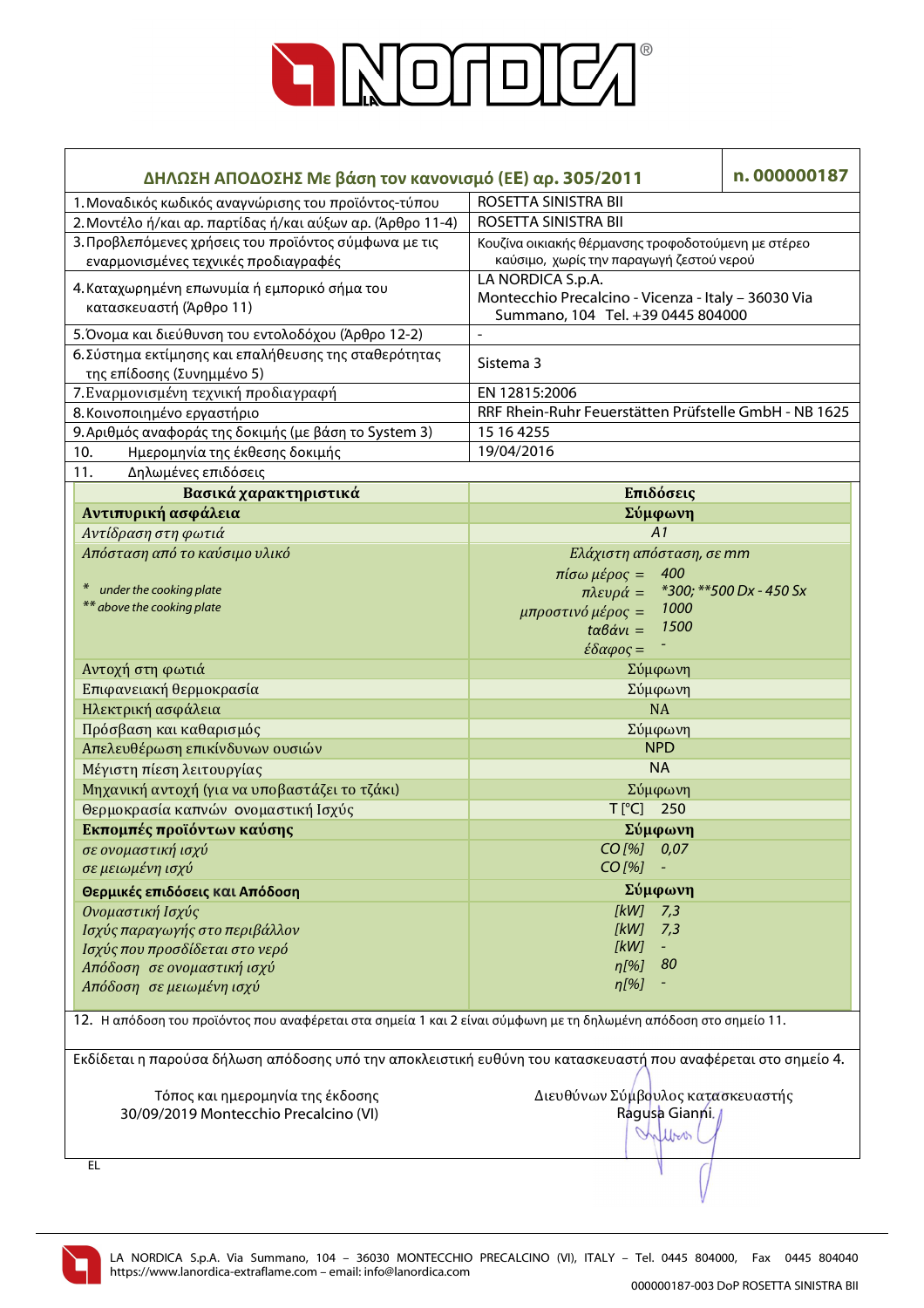

| <b>PRESTATIEVERKLARING Volgens Verordening (EU) nr. 305/2011</b>                                                             | n.000000187                                                                                                   |  |  |  |
|------------------------------------------------------------------------------------------------------------------------------|---------------------------------------------------------------------------------------------------------------|--|--|--|
| 1. Unieke identificatiecode van het producttype                                                                              | ROSETTA SINISTRA BII                                                                                          |  |  |  |
| 2. Model en/of lotnr. en/of serienummer (Art.11-4)                                                                           | ROSETTA SINISTRA BII                                                                                          |  |  |  |
| 3. Het beoogde gebruik van het product in<br>overeenstemming met de toepasselijke<br>geharmoniseerde technische specificatie | Kookplaat voor huishoudelijke verwarming gestookt<br>vaste brandstof, zonder warmwaterproductie               |  |  |  |
| 4. Naam of handelsmerk van de fabrikant (Art 11-5)                                                                           | LA NORDICA S.p.A.<br>Montecchio Precalcino - Vicenza - Italy - 36030 Via<br>Summano, 104 Tel. +39 0445 804000 |  |  |  |
| 5. Naam en adres van de gemachtigde (Art. 12-2)                                                                              |                                                                                                               |  |  |  |
| 6. Systeem voor de beoordeling en verificatie van de                                                                         | Sistema 3                                                                                                     |  |  |  |
| prestatiebestendigheid (Bijlage 5)                                                                                           |                                                                                                               |  |  |  |
| 7. Geharmoniseerde technische specificatie                                                                                   | EN 12815:2006                                                                                                 |  |  |  |
| 8. Erkend laboratorium                                                                                                       | RRF Rhein-Ruhr Feuerstätten Prüfstelle GmbH - NB 1625                                                         |  |  |  |
| 9. Nummer van het keuringsrapport (op grond van System 3)                                                                    | $\overline{15}$ 16 4255                                                                                       |  |  |  |
| 10. Datum van het keuringsrapport<br>11. Aangegeven prestaties                                                               | 19/04/2016                                                                                                    |  |  |  |
| <b>Essentiële kenmerken</b>                                                                                                  | <b>Prestatie</b>                                                                                              |  |  |  |
| <b>Brandveiligheid</b>                                                                                                       | Conform                                                                                                       |  |  |  |
| <b>Brandprestatie</b>                                                                                                        |                                                                                                               |  |  |  |
| Afstand van brandbaar materiaal                                                                                              | A1<br>Minimumafstand, in mm                                                                                   |  |  |  |
|                                                                                                                              | $achterzijde = 400$                                                                                           |  |  |  |
| under the cooking plate                                                                                                      | zijkant = $*300$ ; $**500$ Dx - 450 Sx                                                                        |  |  |  |
| ** above the cooking plate                                                                                                   | $voorzijde =$<br>1000                                                                                         |  |  |  |
|                                                                                                                              | $plafond =$<br>1500                                                                                           |  |  |  |
|                                                                                                                              | $onderzijde =$<br>$\sim$ $-$                                                                                  |  |  |  |
| Weerstand tegen brand                                                                                                        | Conform                                                                                                       |  |  |  |
| Oppervlaktetemperatuur                                                                                                       | Conform                                                                                                       |  |  |  |
| Elektrische veiligheid                                                                                                       | <b>NA</b>                                                                                                     |  |  |  |
| Toegankelijkheid en reiniging                                                                                                | Conform                                                                                                       |  |  |  |
| Emissie van gevaarlijke stoffen                                                                                              | <b>NPD</b>                                                                                                    |  |  |  |
| Maximum bedrijfsdruk                                                                                                         | <b>NA</b>                                                                                                     |  |  |  |
| Mechanische sterkte (om de haard te ondersteunen)                                                                            | Conform                                                                                                       |  |  |  |
| Rookgastemperatuur nominaal vermogen                                                                                         | T[°C] 250                                                                                                     |  |  |  |
| Uitstoot verbrandingsproducten                                                                                               | Conform                                                                                                       |  |  |  |
| op nominaal vermogen                                                                                                         | CO[%] 0,07                                                                                                    |  |  |  |
| op beperkt vermogen                                                                                                          | CO[%] -                                                                                                       |  |  |  |
| <b>Thermische prestaties en Rendement</b>                                                                                    | <b>Conforme</b>                                                                                               |  |  |  |
| Nominaal vermogen                                                                                                            | [kW]<br>7,3                                                                                                   |  |  |  |
| Vermogen afgegeven aan het milieu                                                                                            | [kW]<br>7,3                                                                                                   |  |  |  |
| Vermogen afgegeven aan het water                                                                                             | [kW]                                                                                                          |  |  |  |
| Rendement op nominaal vermogen                                                                                               | -80<br>$\eta$ [%]                                                                                             |  |  |  |
| Rendement op beperkt vermogen                                                                                                | $\eta$ [%]                                                                                                    |  |  |  |
|                                                                                                                              |                                                                                                               |  |  |  |
| 12. De prestaties van het in de punten 1 en 2 bedoelde product zijn conform met de in het punt 11 aangegeven<br>prestaties.  |                                                                                                               |  |  |  |
| Deze prestatieverklaring wordt verstrekt onder de exclusieve verantwoordelijkheid van de in punt 4 vermelde                  |                                                                                                               |  |  |  |
| fabrikant.                                                                                                                   |                                                                                                               |  |  |  |
|                                                                                                                              |                                                                                                               |  |  |  |
| Plaats en datum van afgifte                                                                                                  | Beheerder delegeren fabrikant                                                                                 |  |  |  |
| 30/09/2019 Montecchio Precalcino (VI)                                                                                        | Ragusa Gianni /                                                                                               |  |  |  |
|                                                                                                                              | Inflow                                                                                                        |  |  |  |
| NL                                                                                                                           |                                                                                                               |  |  |  |
|                                                                                                                              |                                                                                                               |  |  |  |

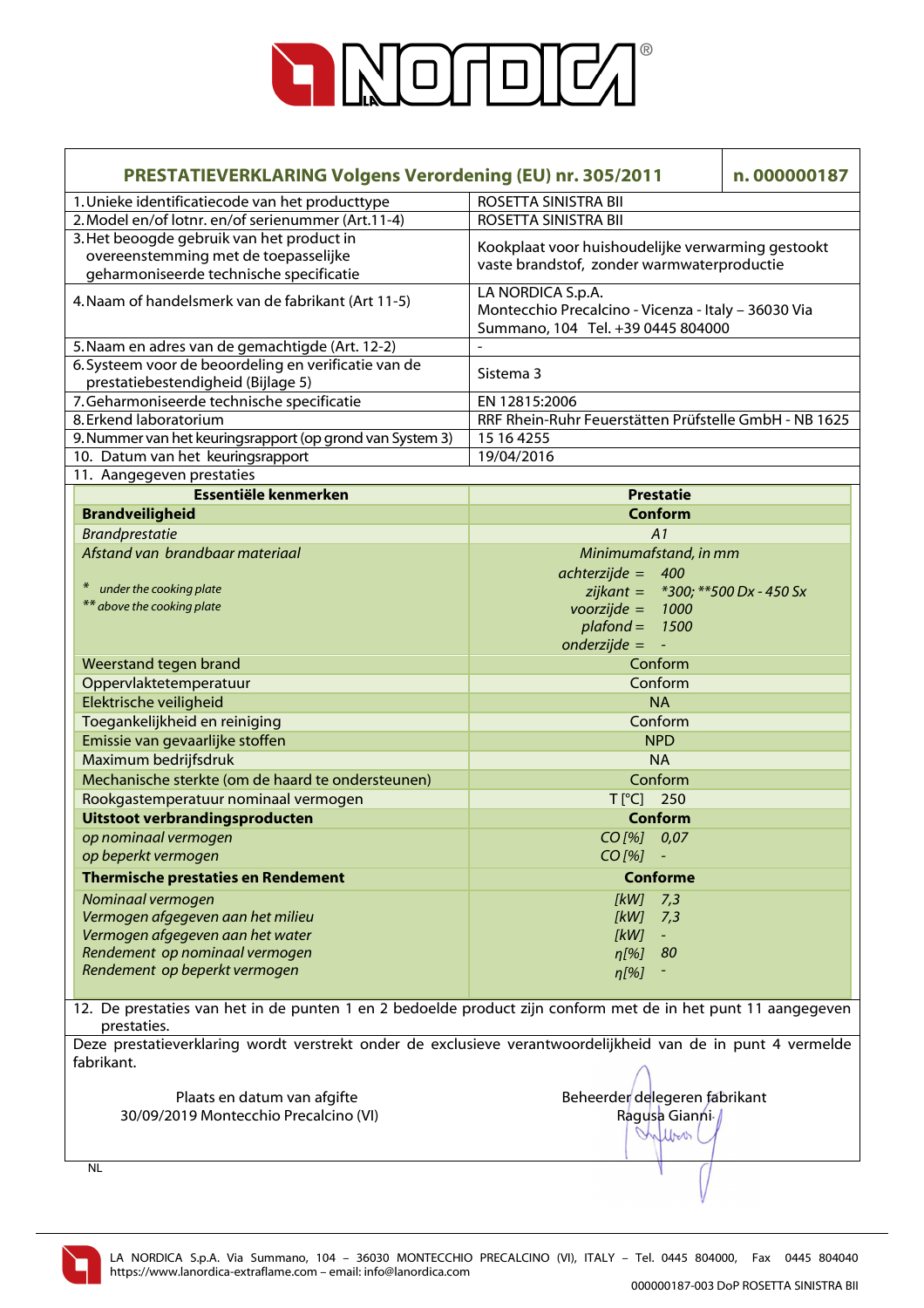

| DEKLARACJA WŁAŚCIWOŚCI UŻYTKOWYCH Na podstawie rozporządzenia<br>(UE) nr 305/2011                                           | n.000000187                                                              |  |  |  |
|-----------------------------------------------------------------------------------------------------------------------------|--------------------------------------------------------------------------|--|--|--|
| 1. Unikalny identyfikator typu wyrobu                                                                                       | ROSETTA SINISTRA BII                                                     |  |  |  |
| 2. Model i/lub nr partia i/lub nr serii (Art.11-4)                                                                          | ROSETTA SINISTRA BII                                                     |  |  |  |
| 3. Zamierzone zastosowania produktu zgodnie z mającą                                                                        | Kuchnia do ogrzewania gospodarstw domowych                               |  |  |  |
| zastosowanie zharmonizowaną specyfikacją techniczną                                                                         | zasilane paliwem stałym, bez wytwarzania ciepłej wody                    |  |  |  |
| 4. Nazwa lub znak towarowy producenta (Art 11-5)                                                                            | LA NORDICA S.p.A.<br>Montecchio Precalcino - Vicenza - Italy - 36030 Via |  |  |  |
| 5. Nazwa i adres przedstawiciela (Art 12-2)                                                                                 | Summano, 104 Tel. +39 0445 804000                                        |  |  |  |
| 6. System oceny i weryfikacji stałości właściwości                                                                          |                                                                          |  |  |  |
| użytkowych (Załącznik 5)                                                                                                    | Sistema 3                                                                |  |  |  |
| 7. Zharmonizowana specyfikacja techniczna                                                                                   | EN 12815:2006                                                            |  |  |  |
| 8. Notyfikowane laboratorium                                                                                                | RRF Rhein-Ruhr Feuerstätten Prüfstelle GmbH - NB 1625                    |  |  |  |
| 9. Numer raportu z badań testowych (na podstawie Systemu 3)                                                                 | 15 16 4255                                                               |  |  |  |
| Data raportu z badań testowych<br>10.                                                                                       | 19/04/2016                                                               |  |  |  |
| 11. Deklarowane osiągi                                                                                                      |                                                                          |  |  |  |
| Podstawowe właściwości                                                                                                      | Osiągi                                                                   |  |  |  |
| Zabezpieczenie przeciwpożarowe                                                                                              | <b>Zgodny</b>                                                            |  |  |  |
| Reakcja na ogień                                                                                                            | A1                                                                       |  |  |  |
| Odległość od materiałów zł.                                                                                                 | Odległość minimalna, w mm                                                |  |  |  |
|                                                                                                                             | $tył = 400$                                                              |  |  |  |
| under the cooking plate                                                                                                     | bok = $*300$ ; $**500$ Dx - 450 Sx                                       |  |  |  |
| ** above the cooking plate                                                                                                  | $przód = 1000$                                                           |  |  |  |
|                                                                                                                             | sufit = $1500$                                                           |  |  |  |
|                                                                                                                             | $podlo\ddot{z}e = -$                                                     |  |  |  |
| Odporność na ogień                                                                                                          | Zgodny                                                                   |  |  |  |
| Temperatura na powierzchni                                                                                                  | Zgodny                                                                   |  |  |  |
| Bezpieczeństwo elektryczne                                                                                                  | <b>NA</b>                                                                |  |  |  |
| Dostępność i czyszczenie                                                                                                    | Zgodny                                                                   |  |  |  |
| Wydzielanie niebezpiecznych substancji                                                                                      | <b>NPD</b>                                                               |  |  |  |
| Maksymalne ciśnienie pracy                                                                                                  | <b>NA</b>                                                                |  |  |  |
| Wytrzymałość mechaniczna (wspieranie komina)                                                                                | Zgodny                                                                   |  |  |  |
| Temperatura spalin moc znamionowa                                                                                           | $T[^{\circ}C]$ 250                                                       |  |  |  |
| Emisja produktów spalania                                                                                                   | <b>Zgodny</b>                                                            |  |  |  |
| przy mocy znamionowej                                                                                                       | CO [%] 0,07                                                              |  |  |  |
| przy mocy zmniejszonej                                                                                                      | CO[%] -                                                                  |  |  |  |
| Wydajność cieplna i Sprawność                                                                                               | Zgodny                                                                   |  |  |  |
| Moc znamionowa                                                                                                              | 7,3<br>[KW]                                                              |  |  |  |
| Moc przekazywana do otoczenia                                                                                               | [kW]<br>7,3                                                              |  |  |  |
| Moc przekazywana do wody                                                                                                    | [kW]<br>$\omega_{\rm c}$                                                 |  |  |  |
| Sprawność przy mocy znamionowej                                                                                             | 80<br>$\eta$ [%]                                                         |  |  |  |
| Sprawność przy mocy zmniejszonej                                                                                            | $\eta$ [%]                                                               |  |  |  |
| 12. Wydajność produktu, o którym mowa w pkt. 1 i 2 jest zgodna z deklarowanymi właściwościami użytkowymi w pkt 11.          |                                                                          |  |  |  |
| Niniejszą deklarację właściwości użytkowych wystawia się na wyłączną odpowiedzialność producenta, o którym<br>mowa w pkt 4. |                                                                          |  |  |  |
| Miejsce i data wydania                                                                                                      | Administrator delegować producent                                        |  |  |  |
| 30/09/2019 Montecchio Precalcino (VI)                                                                                       | Ragusa Gianni                                                            |  |  |  |

PL

LA NORDICA S.p.A. Via Summano, 104 – 36030 MONTECCHIO PRECALCINO (VI), ITALY – Tel. 0445 804000, Fax 0445 804040 https://www.lanordica-extraflame.com – email: info@lanordica.com

Infloor